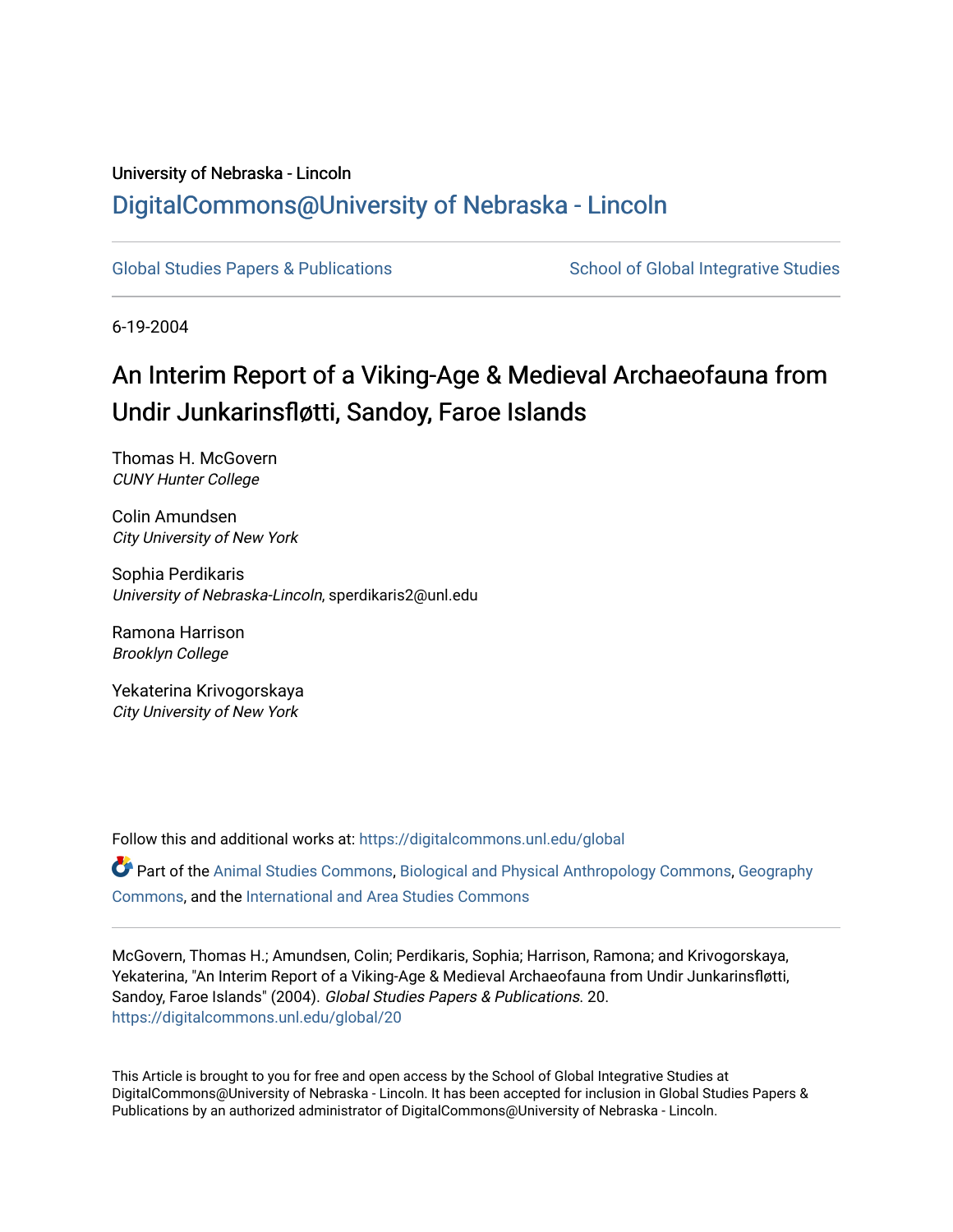

# An Interim report of a Viking-Age & Medieval Archaeofauna from

# Undir Junkarinsfløtti, Sandoy, Faroe Islands

Thomas H. McGovern Colin Amundsen Sophia Perdikaris Ramona Harrison Yekaterina Krivogorskaya

# **CUNY Northern Science**

# **& Education Center**



NORSEC

### CUNY Doctoral Program in Anthropology Brooklyn College Zooarchaeology Laboratory Hunter College Bioarchaeology Laboratory *NORSEC ZOOARCHAEOLOGY LABORATORIES REPORT No 17 lørdag, juni 19, 2004 Contact: nabo@voicenet.com A product of the North Atlantic Biocultural Organization (NABO) Research Cooperative and the Leverhulme Trust "Landscapes circum Landnám" Project.*

*ABSTRACT*: Cooperative international excavations at the site of Undir Junkarinsfløtti (27020) in the village of Sandur on the island of Sandoy, Faroe Islands in May 2003 recovered a stratified bone - rich midden deposit extending from the Viking Age to the early medieval period. The animal bone collection contains domestic mammals (cattle, sheep, dog, goat, and pig) and substantial amounts of fish (mainly cod), birds (mainly puffin and guillemot), and shellfish (mainly limpet). While the current collection has the archaeological limitations inherent in column samples, it suggests persistence of substantial pig keeping into the 13<sup>th</sup> c, and strongly indicates a sustainable exploitation of sea bird colonies as well as some preparation of preserved fish on site. The site has considerable potential for shedding light on early Faroese economy and the environmental impact of the local Viking age settlers.

*Keywords:* Faroe Islands, Zooarchaeology, Viking Settlement, Sea Birds, Early Fishing.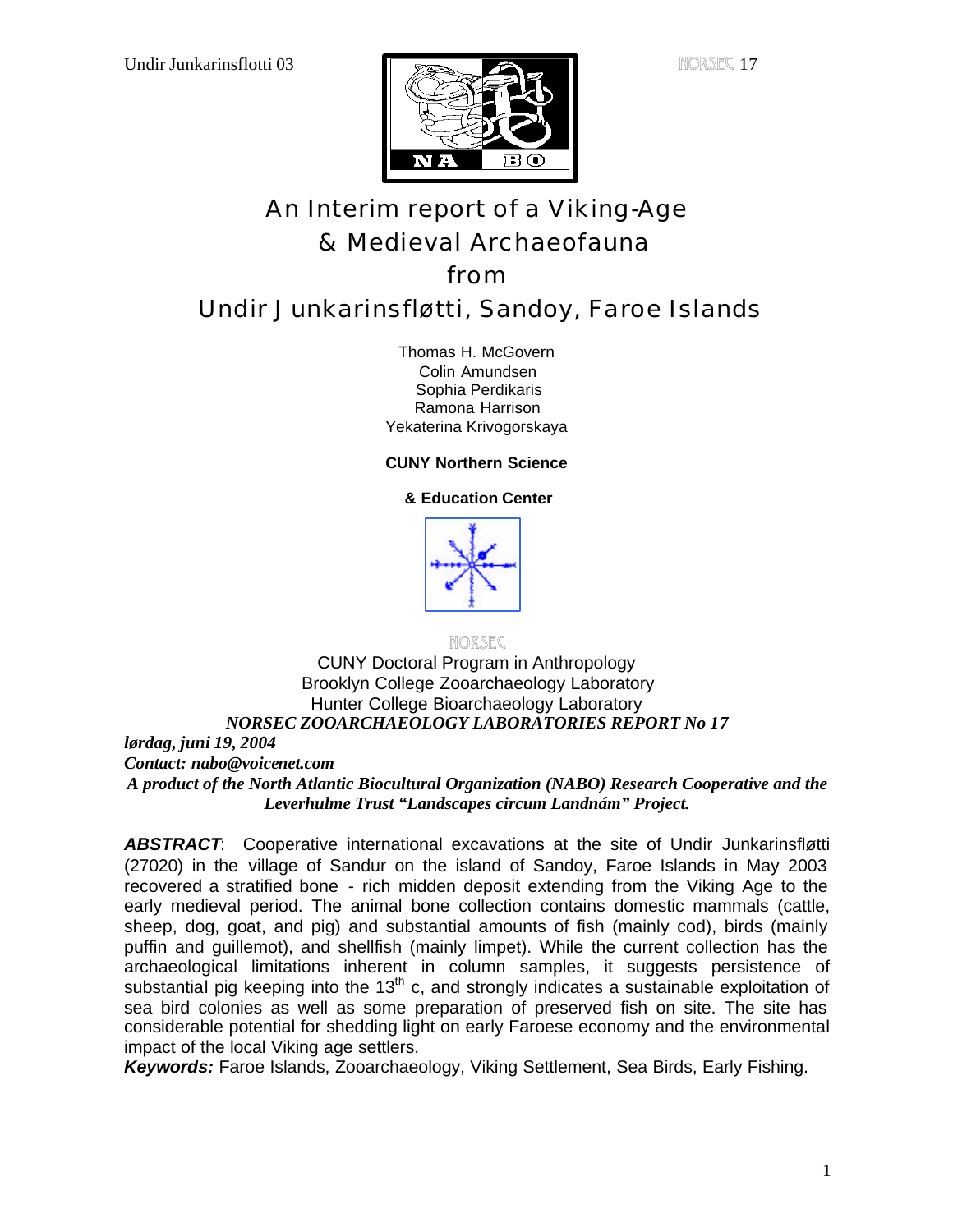*Excavation and Recovery*: Excavations that have taken place at the village at Sandur on Sandoy since the 19<sup>th</sup> c have uncovered five successive church construction phases (figure 1 area A), the earliest  $11<sup>th</sup>$  c construction resembling a Norwegian stave church (Krogh 1975). A Viking Age burial ground has been brought to light just south of the church ( area B) where also settlement deposits turned up. Here 7 out of 12 graves have been excavated; (Arge & Hartmann 1992), the burial site of *við Kirkjugarð* in the village of Sandur, Sandoy (Fróðskaparrit 38.-39. bók (1989-90): 5-21). Well preserved animal bone and early medieval artifacts have eroded out of the sandy cliff near the modern village of Sandur for some time (areas C-D). During the investigations at the church and churchyard, soil phosphate mapping revealed a major concentration on the crest of the ridge above the eroding bone deposits (E). Following a period of very dry weather the summer 2000 the cliff eroded. Therefore the Faroese National Museum under the direction of Símun V. Arge carried out a small scale



rescue excavation of part of the erosion face. This revealed well stratified deposits with excellent bone preservation and also yielded some Viking Age artifacts and basal  $9<sup>th</sup>$  century radiocarbon dates from a test trench at C (*Undir Junkarinsfløtti*) (Arge 2001). A visit in 2002 by the Leverhulme Trust team carried out a coordinated program of pollen coring, digital mapping, and tephra sampling on Sandoy, and also visited the eroding deposits at Sandur. In the summer of 2003 a international NABO team conducted small excavations, sampling the two sites around the bay of Sandur for animal bones and recovering the archaeofauna reported here from deeply stratified deposits at Undir Junkarinsfløtti (UJF). The 2003 collection comes from a narrow trench (approx.1.5 x 3 m) cut into the erosion face paralleling the 2000 season excavation unit.



The 2003 excavation unit thus is effectively an extended column sample, and has all the usual limitations for recognizing activity areas and vulnerability to small scale spatial variability inherent in small horizontal exposures. Further work is needed at Undir Junkarinsfløtti both to recover a larger sample from dated contexts and to better understand the processes responsible for the accumulation of these deposits.

 Identification of layers in 2003 was greatly aided by profiles drawn during the 2000 Faroese National Museum

excavations and by the tags left in place by the 2000 team. Excavations followed natural stratigraphy and all excavated material was dry sieved through 4 mm mesh, with extensive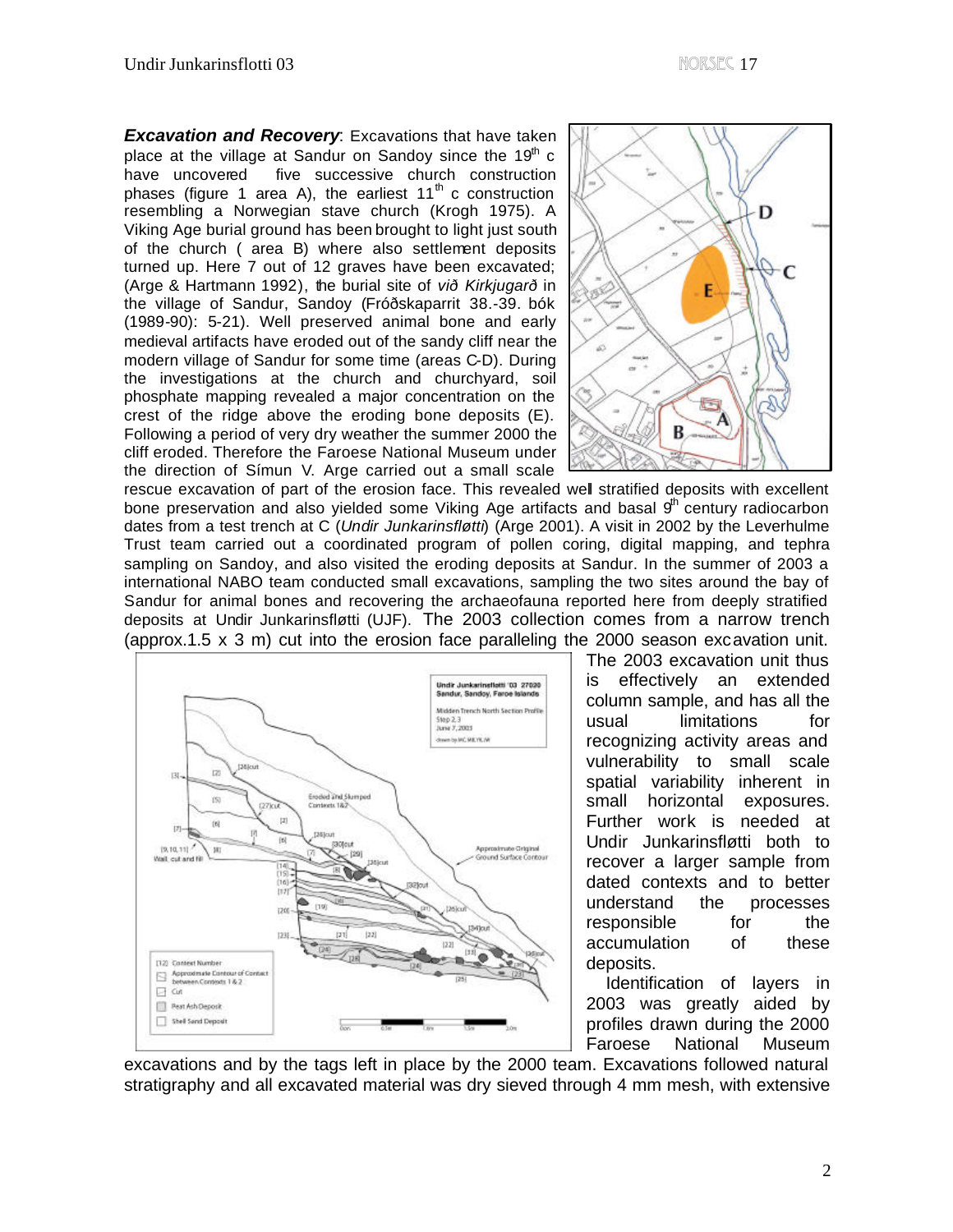whole soil samples retained for laboratory separation and fine mesh flotation (see Woollett et al 2003 for complete excavation report). Every effort was made to ensure comparability of recovery with prior NABO excavations in Iceland, Norway, Shetlands, and Greenland. Conditions of preservation in the shell sand were generally excellent (pH near neutral), with some unrecoverable bone mush reported in the lowest layers in contact with the less permeable diamicton subsoil (probably a drainage effect). Twenty two fish *otoliths* ("ear stones" composed of nearly pure calcium carbonate) have been recovered, and these are generally found only in very basic depositional environments (such as shell sand). Figure 2 presents a profile of the W face of the 2003 unit with contexts labeled (Woollett 2003). In this report, we combine the stratigraphic unit contexts (SU) into three broader analytic units (AU) to provide more realistic sample sizes for comparisons. The AU follow natural stratigraphic breaks as far as possible, and are tied to available radiocarbon dates (a fresh program of AMS dating is now underway). Calibrated radiocarbon dates are currently available on context 19 of AD 1025-1160, and dates of AD 780-890 on context 23 and AD 890-980 on context 24 (Arge 2001). AU 1 combines SU 21-28 and radiocarbon dates to the 9<sup>th</sup>-10<sup>th</sup> c, AU 2 combines SU 15-20 and radiocarbon dates to the 11<sup>th</sup>-12<sup>th</sup> c, while the uppermost AU 3 combines SU 3-14 and is currently undated but is stratigraphically post- $12<sup>th</sup>$  c. In terms of British Northern Isles archaeology, AU 1 thus reflects Viking Age occupation, while AU 3 is probably contemporary with medieval "Late Norse" phases. As far as can be determined from the current exposure, the deposit as a whole appears to reflect fairly continuous midden deposition from early settlement times into the high Middle Ages. Deposits seem to have built up against a series of low stone yard or boundary walls which were progressively buried by fairly rapid sand deposition temporarily stabilized by turf cover and midden deposits. In the upper contexts (SU 6-7) it was possible to observe clear Aeolian bedding patterns, suggesting only partially stabilized coastal sand dune conditions. The geomorphology of the site and local landscape is subject of ongoing study. *Laboratory Methods*

Analysis of the Undir Junkarinsfløtti collection was carried out at the Brooklyn College and Hunter College Zooarchaeology Laboratories and made use of extensive comparative skeletal collections at both laboratories and the holdings of the American Museum of Natural History. All fragments were identified as far as taxonomically possible (selected element approach not employed) but most mammal ribs, long bone shaft fragments, and vertebral fragments were assigned to "Large Terrestrial Mammal" (cattlehorse sized), "Medium terrestrial mammal" (sheep-goat-pig-large dog sized), and "small terrestrial mammal" (small dog-fox sized) categories. Only elements positively identifiable as *Ovis aries* were assigned to the "sheep" category, with all other sheep/goat elements being assigned to a general "*caprine*" category potentially including both sheep and goats (only one goat bone was in fact positively identified from this collection). Murre and Guillemot are not distinguishable on most bones and are presented together as *Uria sp*., except where positive identification of *Uria lomvia* (Guillemot) could be made. Fish identifications follow the most current ICAZ Fish Remains Working Group recommendations (including most cranial and vertebral elements), with only positively identified fragments being given species level identification (thus creating the usual large cod-family or *gadid* category as well as a substantial number of unidentified fish bones). Following NABO Zooarchaeology Working Group recommendations and the established traditions of N Atlantic zooarchaeology we have made a simple fragment count (NISP) the basis for most quantitative presentation. Measurements (Mitoyo digimatic digital caliper, to nearest mm) of fish bones follow Wheeler & Jones (1989), mammals follow Von Den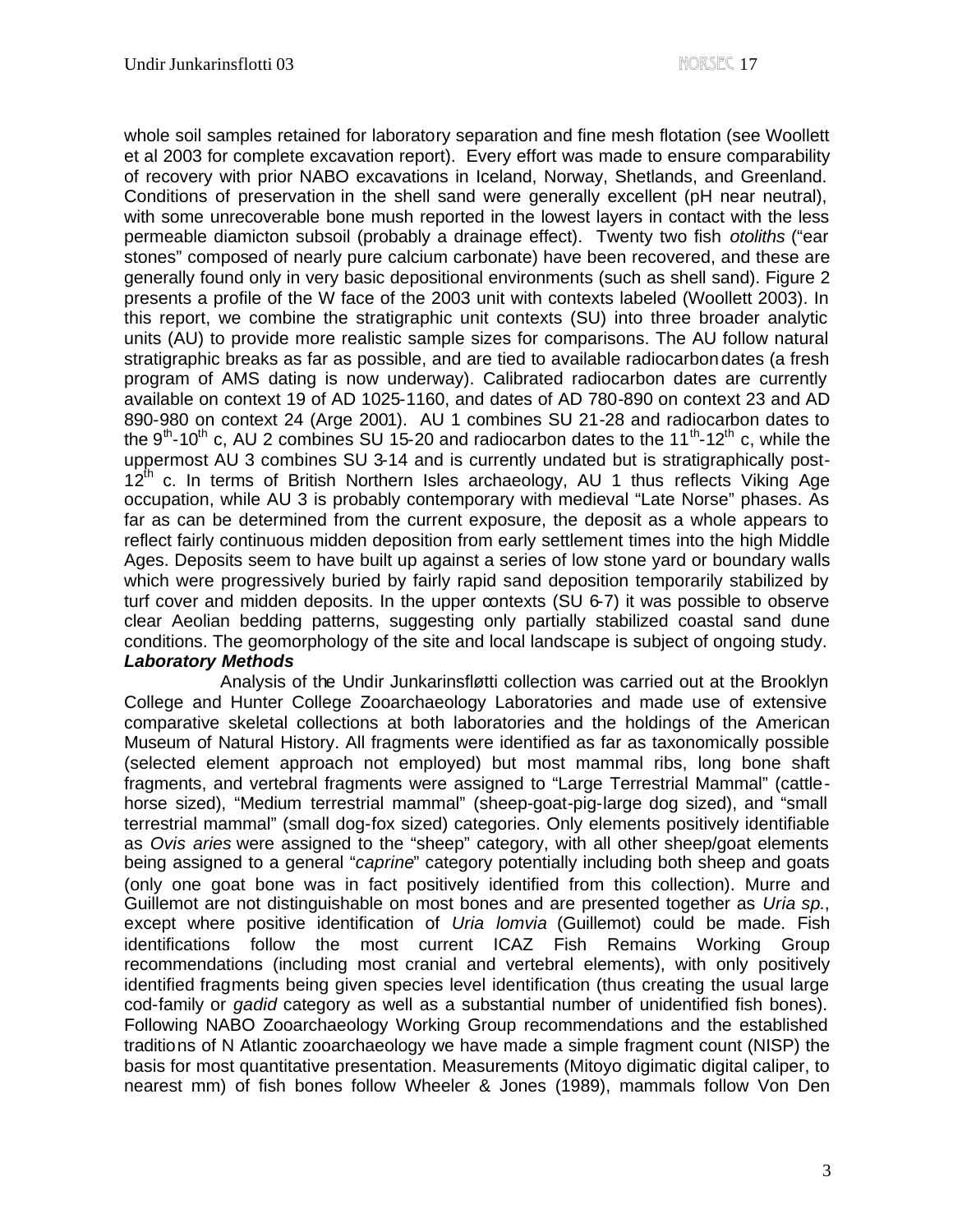Dreisch (1976), mammal tooth eruption and wear recording follows Grant (1982) and general presentation follows Enghoff (2003). Digital records of all data collected were made following the  $8<sup>h</sup>$  edition NABONE recording package (Microsoft Access database supplemented with specialized Excel spreadsheets, see discussion and downloadable version at www.geo.ed.ac.uk/nabo) and all digital records (including archival element by element bone records) and the bone samples will be permanently curated at the Faroese National Museum. CD R versions of this report and all archived data are also available on request from nabo@voicenet.com.

**Taphonomy:** The multiple transformations that convert a bone from a part of a living animal to a battered fragment on a laboratory table greatly affect zooarchaeological interpretation (Lyman 1994) and often limit our ability to reasonably compare archaeofauna from different deposits. Zooarchaeology (like archaeobotany and geoarchaeology) produces *proxy* evidence of past economy and ecology rather than any direct window into an ancient farmyard, and an assessment of the taphonomic factors affecting bone samples is an integral part of analysis. It may be useful to present some basic taphonomic indicators and provide some comparisons to a roughly contemporary Icelandic site (Sveigakot in Mývatnssveit). Table 1 presents the distribution of bone fragment size for the three analytic units at Undir Junkarinsfløtti. Note that the great majority of the bone fragments from all three are 2 cm and below in maximum dimension.

| Table 1              | AU1   |       | AU <sub>2</sub> |       | AU3   |       |
|----------------------|-------|-------|-----------------|-------|-------|-------|
| <b>Fragment Size</b> | Count | $\%$  | Count           | $\%$  | Count | ℅     |
| up to 1 cm           | 1484  | 30.81 | 641             | 18.80 | 940   | 13.35 |
| $1 - 2$ cm           | 2299  | 47.73 | 1724            | 50.56 | 3649  | 51.82 |
| $2 - 5$ cm           | 1010  | 20.97 | 1010            | 29.62 | 2409  | 34.21 |
| $5 - 10$ cm          | 18    | 0.37  | 24              | 0.70  | 41    | 0.58  |
| $>10$ cm             | 6     | 0.12  | 11              | 0.32  | 3     | 0.04  |

All three AU also show consistently low percentages of canine tooth marking (almost certainly domestic dog) on the bones (less than 1% in all cases). All three AU at Undir Junkarinsfløtti also have consistently low rates of burnt bone, but the pattern of burning presents some interesting contrasts to Viking Age Iceland (figure 3).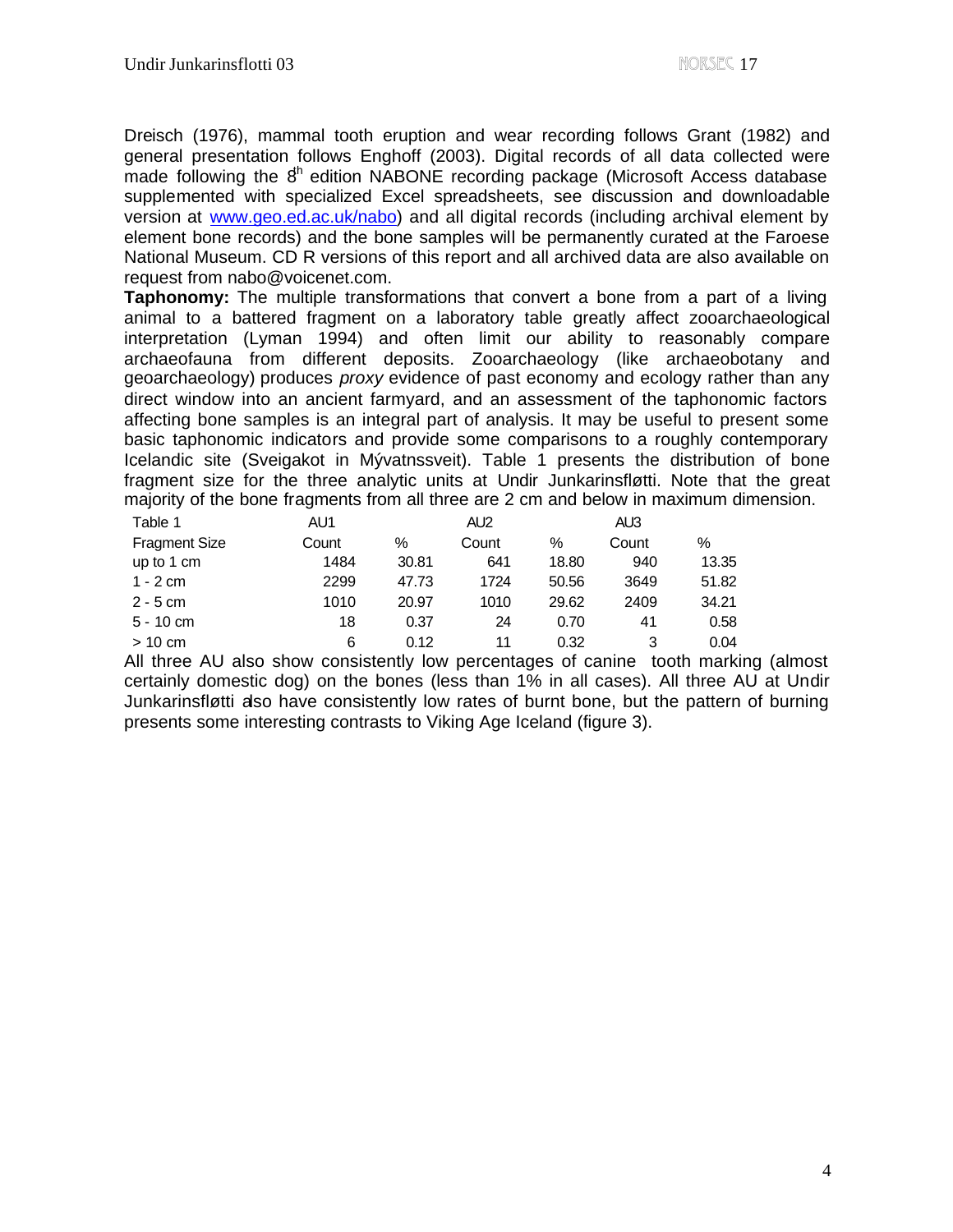

**Comparative Burning Unðir Junkarinsfløtti (Faroes) and Sveigakot (Iceland)**

#### Figure 3

 Note that the Viking age contexts from the site of Sveigakot (Vésteinsson 2001) show both higher overall rates of burned bone than Undir Junkarinsfløtti, and far greater amounts of white calcined bone probably exposed directly to hot fire. The Icelandic site produced considerable amounts of wood charcoal and fire cracked stones from the same contexts as the calcined bone fragments, and soil micromorphology analysis indicates a wide range of fuels in use including wood and animal dung (Simpson et al 2002). The 2003 UJF deposits also included substantial amounts of fire cracked stones and dense layers of peat ash, so it appears that both site middens are partially composed of fire place cleaning debris as well as a wide range of butchery debris and kitchen waste. Does the lower proportion of strongly burnt bone at UJF reflect the lower temperatures characteristically produced by peat vrs. wood fires, or is it a result of other taphonomic processes, or simple sampling error? The general similarity of the taphonomic indicators of the three AU at Undir Junkarinsfløtti does suggest broadly similar histories of deposition and attrition in the different phases and that comparative analysis may be worthwhile.

 **Major taxa**: Table 2 presents the fragment count for the 2003 Undir Junkarinsfløtti archaeofauna. The excavation produced at total of 10,445 fragments identifiable to a useful taxonomic level (NISP) and a grand total of 15,297 fragments (TNF).  $\lambda$ 

| $\tau$ able 2    | ∼י  | A<br>∼י | AU ວ | total      |
|------------------|-----|---------|------|------------|
| Domestic Mammals | 76. | 118     | 241  | ハつに<br>+ວບ |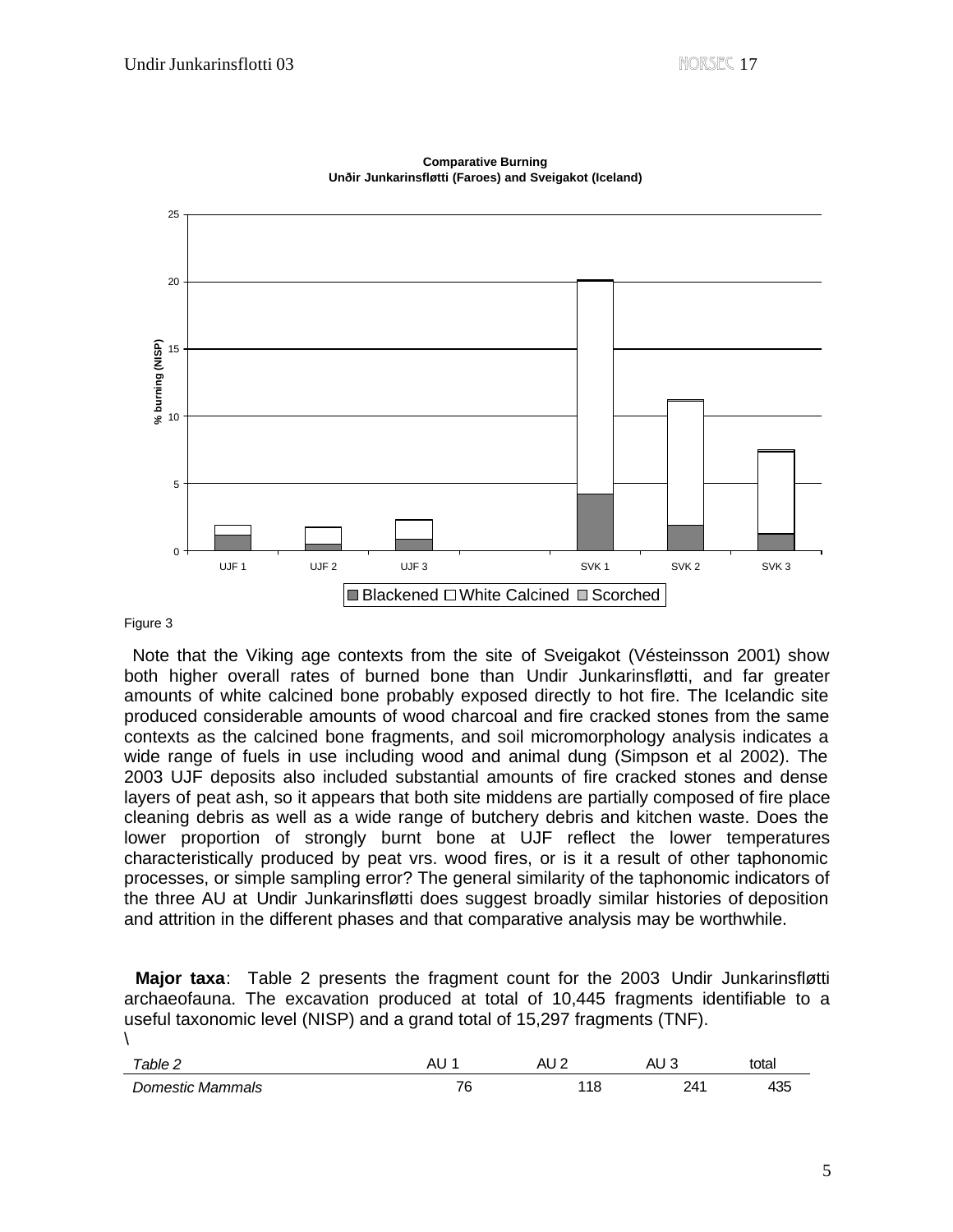| Whales                    |            |       | 2     | 0     | 3      |
|---------------------------|------------|-------|-------|-------|--------|
| Seals                     |            | 1     | 6     |       | 14     |
| <b>Birds</b>              |            | 1,068 | 1,167 | 2,148 | 4,383  |
| Fish                      |            | 2,400 | 573   | 1,157 | 4,130  |
| Shellfish                 |            | 183   | 268   | 1,029 | 1,480  |
|                           | NISP       | 3,729 | 2,134 | 4,582 | 10,445 |
| Medium terrestrial mammal |            | 98    | 176   | 289   | 563    |
| Large terrestrial mammal  |            | 16    | 3     | 11    | 30     |
| Unidentified fragments    |            | 980   | 1128  | 2151  | 4,259  |
|                           | <b>TNF</b> | 4,823 | 3.441 | 7,033 | 15,297 |

Figure 4 illustrates the changing proportions of the major taxa in the collection.



**Major Taxa**

#### Figure 4

There is a pattern of increasing percentage of domestic mammals from bottom to top, but the most striking pattern apparent in the current Undir Junkarinsfløtti archaeofauna is the apparent reduction in fish bone from bottom to top (despite the poorer conditions for fish bone preservation in the lowest layers).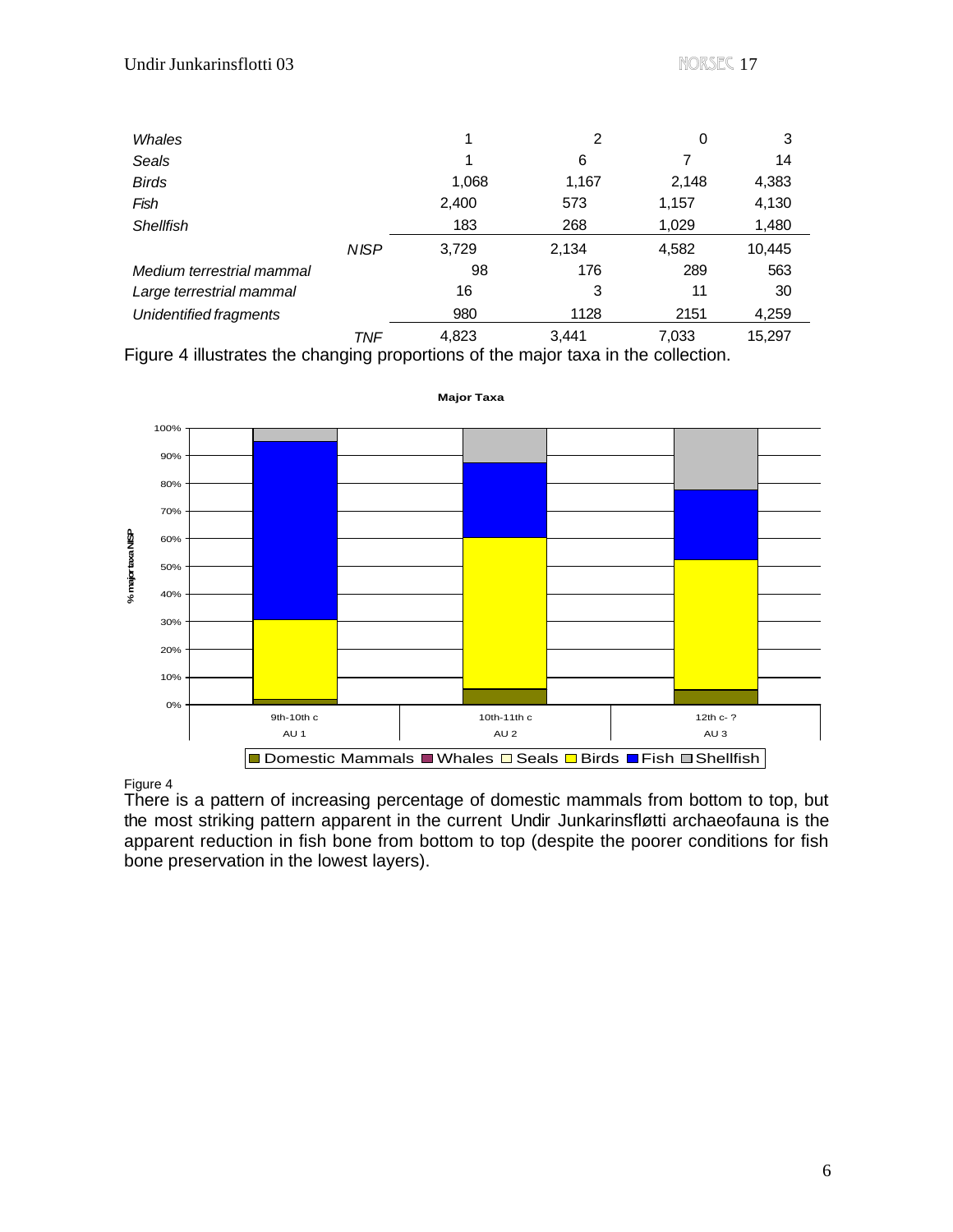**UJF Domestic and Wild Ratios**



Figure 5

 Figure 5 illustrates the dramatic transition in the relative importance of the major wild taxa compared to domestic mammals. In AU 1, fish (blue bar) are far more important than birds, though both provide very substantial supplement to the domestic mammal economy. By AU 2 the proportions are reversed, with birds (yellow bar) more important than fish, a pattern that extends without much change into AU 3. While most 9<sup>th</sup>-11<sup>th</sup> c Norse archaeofauna show a similar mix of wild and domestic species and a few also contain substantial numbers of bird bones, no other currently known archaeofauna from the North Atlantic shows this trajectory.

#### **Domestic Mammals**

 Table 3 presents the NISP count for the domestic mammals identified in the 2003 UJF archaeofauna. While only a single dog bone is present in the uppermost layers, dog tooth marks are present throughout. Sheep and goat are notoriously difficult to distinguish on most elements, but thus far the collection appears dominated by sheep, with only a single goat bone positively identified so far.

| Table 3                | AU 1         | AU <sub>2</sub> | AU <sub>3</sub> | total |
|------------------------|--------------|-----------------|-----------------|-------|
| <b>DOMESTICATES</b>    | $9th-10th$ c | 10th $-11$ th c | $12thc-?$       |       |
| Cattle (Bos taurus)    | 18           | 14              | 25              | 57    |
| Dog (Canis familiaris) |              |                 | 1               | 1     |
| Pig (Sus scrofa)       | 13           | 20              | 43              | 76    |
| Sheep (Ovis aries)     | 4            | 12              | 30              | 46    |
| Goat (Capra hircus)    |              | 1               |                 | 1     |
| Caprine                | 41           | 71              | 142             | 254   |
| total caprine          | 45           | 84              | 172             | 301   |
|                        |              |                 |                 |       |
| total Domestic Mammal  | 76           | 118             | 241             | 435   |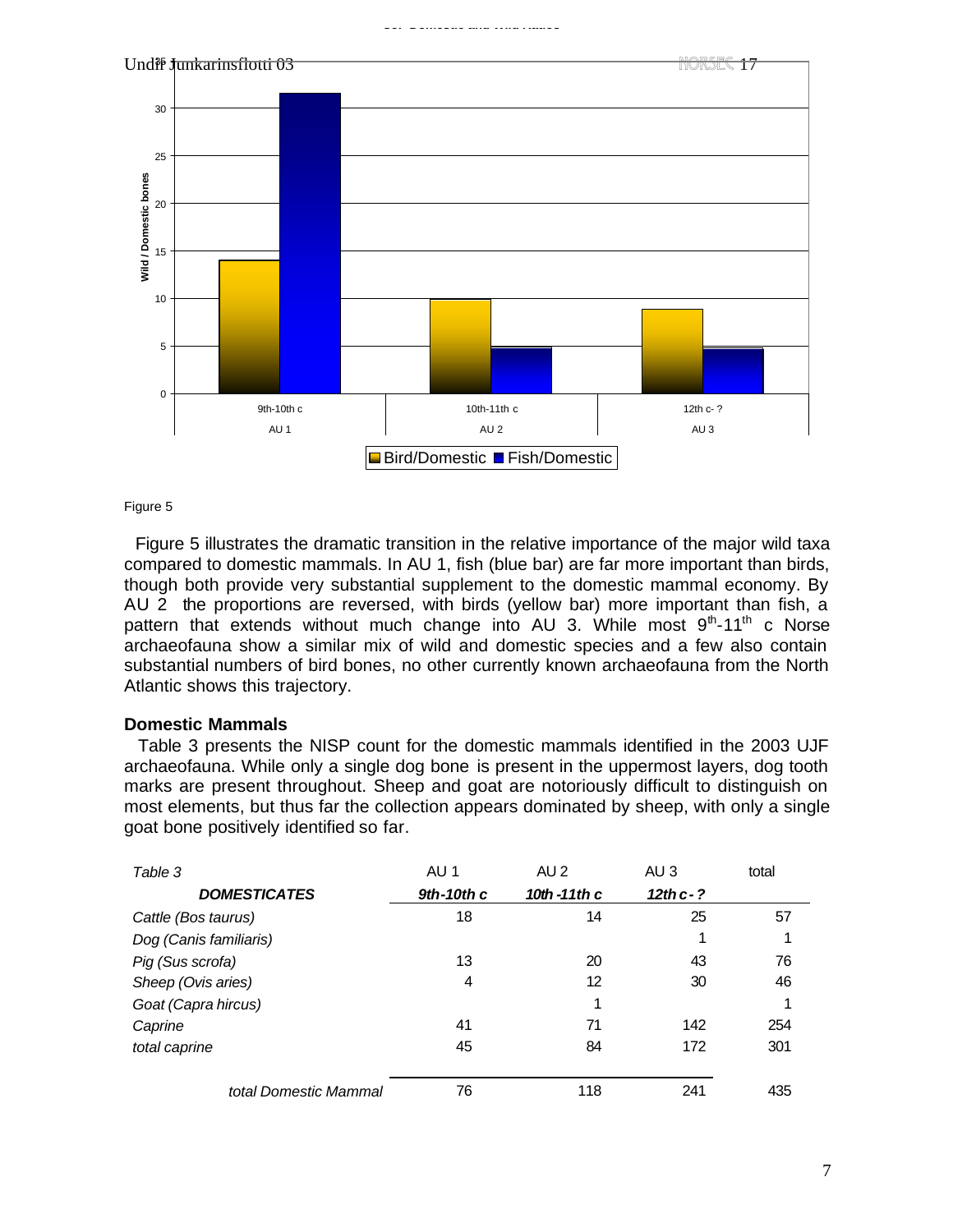Figure 6 illustrates the relative percentage of these domesticates in the three AU.



**UJF 03 Domestic Mammals**

#### Figure 6

The relative proportion of cattle decreases between AU 1 & AU 2, a pattern widely observed in most N Atlantic Landnám sites where early hopes for high status cattle rich holdings may have been regularly frustrated by the realities of island farming. The presence of substantial numbers of pigs is also commonplace in Landnám sites in Greenland and Iceland (McGovern et al 2001), but pigs rarely survive as a major element in the domestic economy much beyond the mid  $11^{th}$  c in either of these settlements. Pigs become extinct in the Faroes later in the Middle Ages, with a few place names reflecting earlier piggery (Arge in press 2004). In arctic Norway however, pigs remain economically important into early modern times, and never became entirely extinct (Perdikaris 1999, Amundsen 2004). Pigs reproduce rapidly and have been favored "Landnám" domesticates in both Atlantic and Pacific islands, but economic pig keeping requires either substantial unmanaged woods or marshland for free ranging pannage or some source of feed for penned sty kept animals (Ward & Mainland 2004). In medieval England, many communities had already converted from open pannage to sty piggery by the 1086 Domesday survey, with improving monasteries taking a lead in raising legumes mainly as pig fodder (Biddick 1984). In the N Atlantic, available fodder vegetation was probably reserved for cattle and sheep, but fish offal might provide a high-protein substitute in some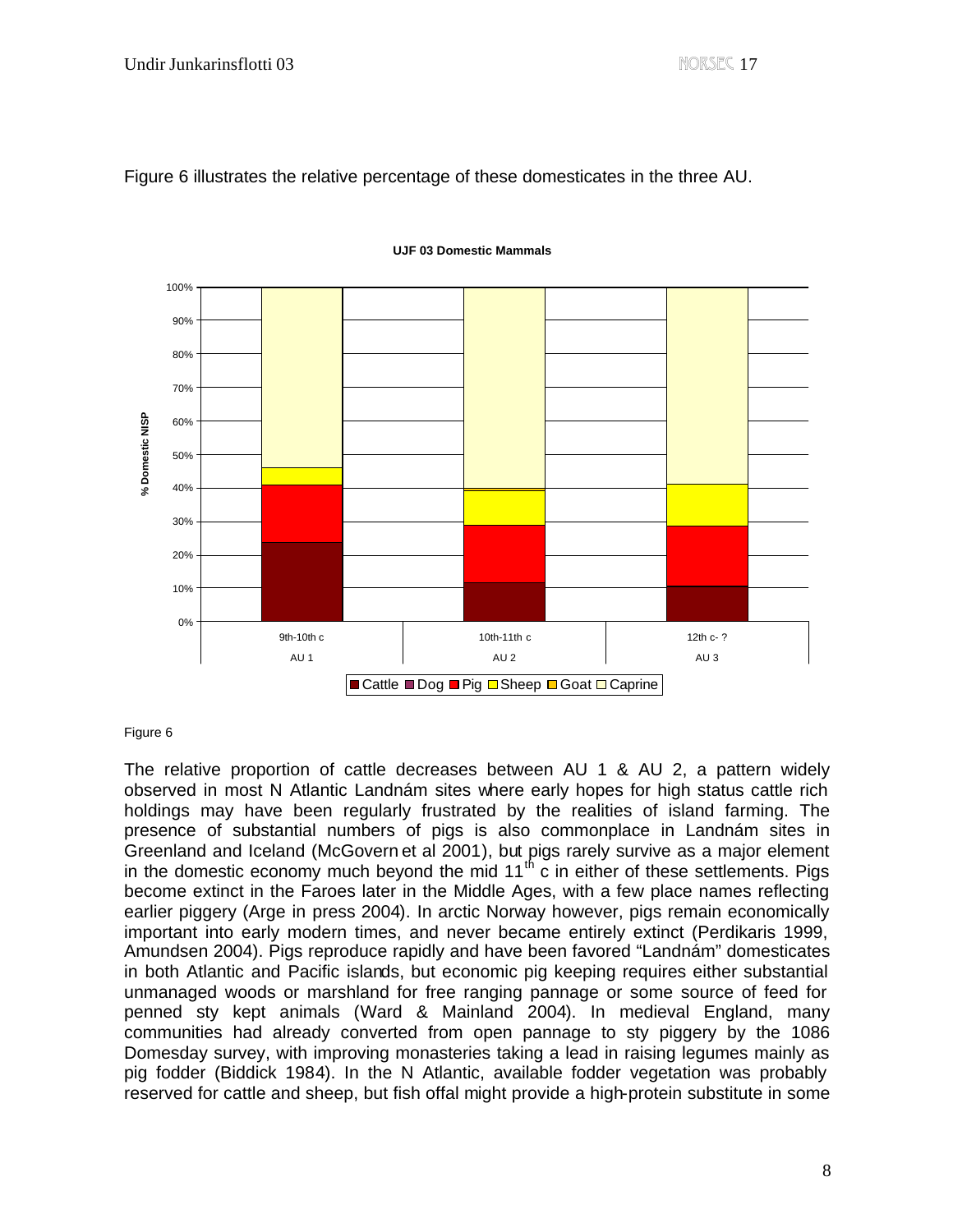northern communities. A project is now underway to compare carbon isotope ratios in pig bones from Undir Junkarinsfløtti, Finnmark, and Iceland to attempt to detect degree of participation in the marine food web (McGovern, Amundsen & Cook in prep), and pig bone samples have been sent from all three areas to the ongoing Durham Univ. pig DNA project (Dobney & Albarella in prep).

*Domestic Mammal Management*: While sample size constrains what can be said about patterns of mortality in the domestic stock and possible management strategies, a few observations are possible.

**UJF Neonatal %**



#### Figure 7

Figure 7 presents the relative percentage of the bones of newborn (neonatal < 3 month old) animals in the three phases at UJF. While a few lambs and piglets seem to have died young, the much higher proportion of young calves is evident. This pattern is very similar to the Viking-Medieval archaeofauna from Iceland, where between 20-50% of cattle bones come from these very young animals (McGovern, Perdikaris et al 2001). This pattern is evidence for a dairying economy (Halstead 1998), and would seem to confirm the general impression that Norse farmers throughout the North Atlantic emphasized dairy production over meat production in their cattle herds. Table 4 presents the fairly limited epiphyseal fusion data for available long bone fragments (all contexts). While cattle sample size is too small to comment on, the caprines fusion pattern suggests that a substantial proportion survived to full maturity. Pig fusion data thus far suggests the majority of animals died as juveniles, with a few reaching adulthood. Larger sample sizes will certainly refine and probably correct these preliminary comments based on long bone fusion.

## Table 4 *UJF Caprines*

|      |           | Fused | Unfused | total |    | % fused |
|------|-----------|-------|---------|-------|----|---------|
| 6m   | Humerus D |       |         |       | 6. | 83.33   |
| 2 yr | Tibia D   |       |         |       |    | 50.00   |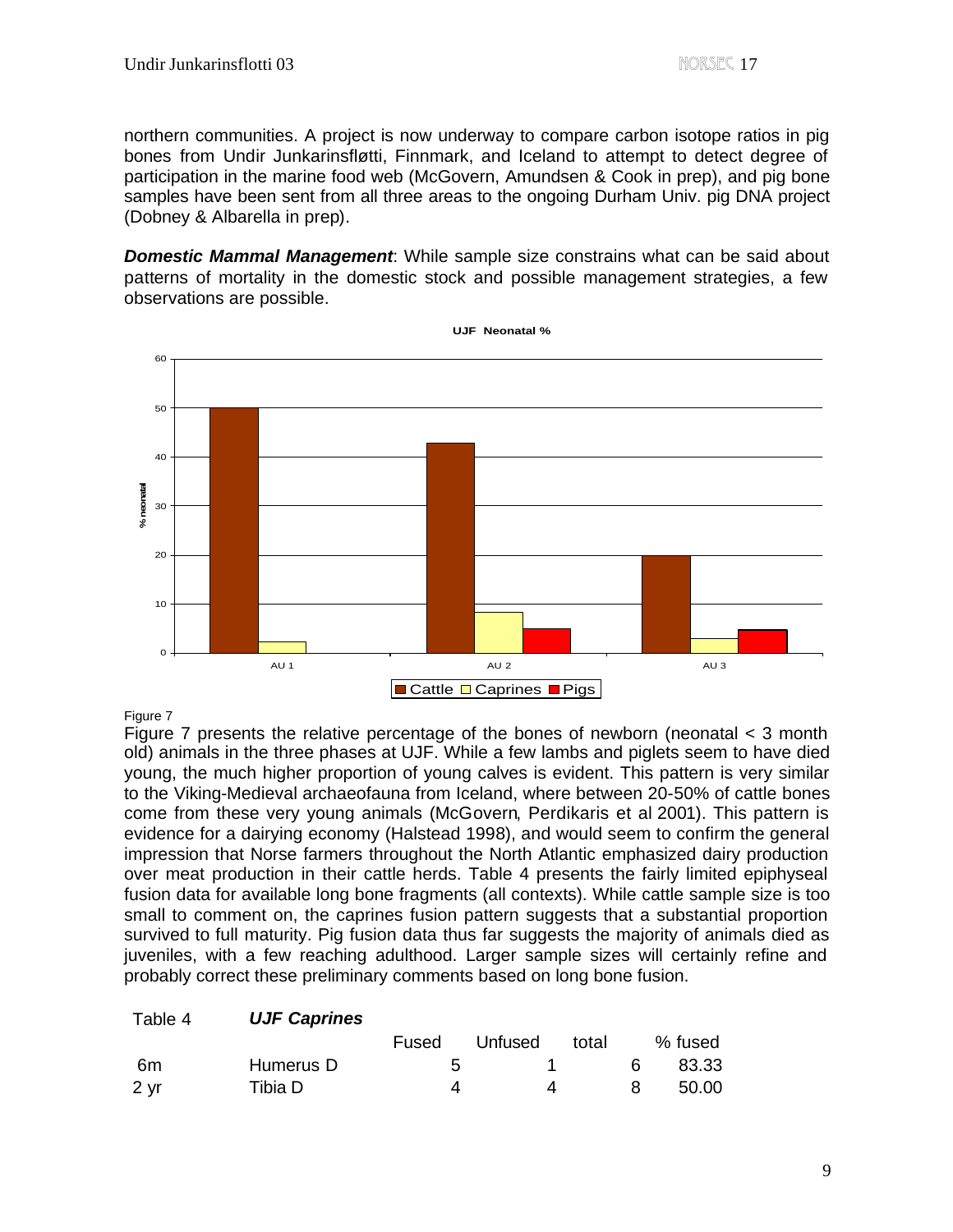| $3.5$ yr<br>4.5 yr | Femur D<br>Tibia P | $\overline{2}$ | $\overline{2}$<br>1       | 4<br>1         | 50.00            |
|--------------------|--------------------|----------------|---------------------------|----------------|------------------|
| 5 yr               | Radius D           | $\overline{2}$ | $\overline{4}$            | 6              | 33.33            |
|                    | <b>UJF Cattle</b>  |                |                           |                |                  |
| $1 - 1.5$ yr       | Humerus D          | Fused<br>1     | Unfused<br>$\overline{2}$ | total<br>3     | % fused<br>33.33 |
| $3.5 - 4$          | Femur D            |                | 2                         | 2              | 0.00             |
|                    | <b>UJF Pigs</b>    | Fused          | Unfused                   | total          | % fused          |
| c 12 m             | Humerus D          |                | $\overline{2}$            | $\overline{2}$ | 0.00             |
|                    | Radius P           | 1              | 1                         | $\overline{2}$ | 50.00            |
|                    | Tibia D            |                | $\overline{2}$            | $\overline{2}$ | 0.00             |
| c 24 m             | Metapodial         | 1              | 6                         | $\overline{7}$ | 14.29            |
| c 36-43 m          | Femora P           |                | $\overline{2}$            | 2              | 0.00             |
| c 42 m             | Femora D           | 1              | 3                         | 4              | 25.00            |
|                    | Tibia P            | 1              | 3                         | 4              | 25.00            |

 The eruption and wear of domestic mammal teeth provides some of the best and most widely used means of reconstructing domestic mortality patterns, but sample size again restricts reconstruction of herding strategy at Undir Junkarinsfløtti. Table 5 presents the available tooth eruption and wear data, wear scoring following Grant (1982). Table 5

| i uviv v<br>Species | ref # | Context | dp4     | P <sub>4</sub> | M <sub>1</sub> | M <sub>2</sub> | M <sub>3</sub> | <b>MWS</b> |
|---------------------|-------|---------|---------|----------------|----------------|----------------|----------------|------------|
| <b>Mandibles</b>    |       |         |         |                |                |                |                |            |
| cattle              | 40    | 20      | B       |                | unerupted      |                |                |            |
| caprine             | 10    | 6       | G       |                | С              | in crypt       |                | 9          |
| sheep               | 11    | 6       | G       |                | Е              | in crypt       |                | 11         |
| caprine             | 12    | 6       | missing |                | L              | in crypt       |                | 17         |
| sheep               | 201   | 20      |         |                | G              | С              | unerupted      | 20         |
| sheep               | 32    | 23      | N       |                | н              | C              | unerupted      | 21         |
| sheep               | 71    | 17      |         | G              | G              | F              | С              | 31         |
| Maxilla             |       |         |         |                |                |                |                |            |
| caprine             | 1001  | 7       |         |                | in wear        | in wear        | in wear        |            |

The single cattle mandible comes from a young calf in its first summer. The caprine jaws (all probably sheep) span a wider range of possible ages on the basis of tooth eruption, from around 12 months to adulthood, and the caprine maxilla is from an adult animal. The Grant (1982) Mandibular Wear State (MWS) calculations are provided for reference. While it seems likely that cattle were kept mainly for milk and pigs managed for meat,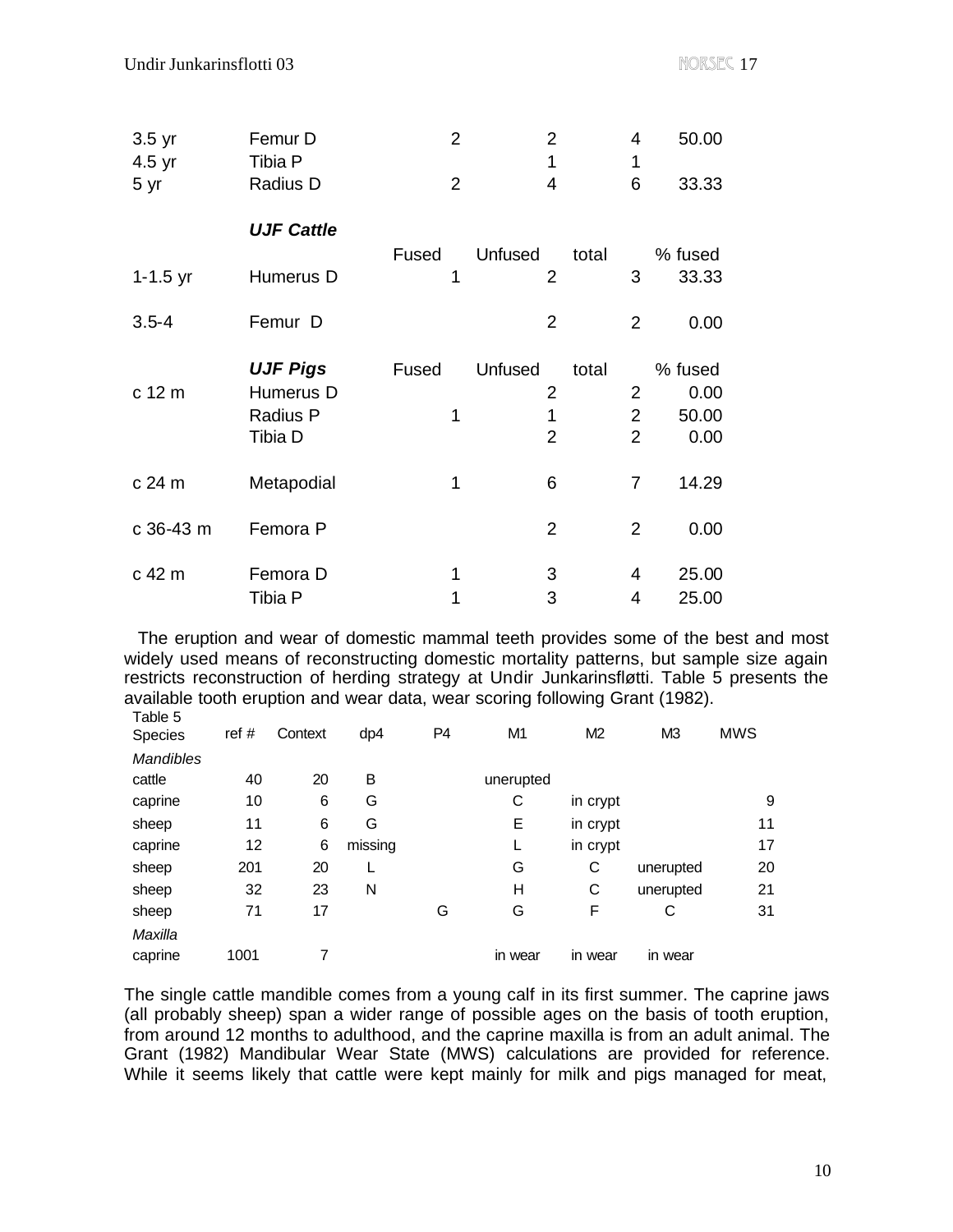.

larger sample sizes are required to better assess the herding strategy of the caprine flocks at UJF.

**Whale and Seal** bones are present but rare in all contexts, as table 6 indicates.

| Table 6                        | AU 1 | AU 2 | AU 3 |   | total |
|--------------------------------|------|------|------|---|-------|
| Cetacea                        |      |      |      |   |       |
| Whale sp                       |      |      |      |   |       |
| <b>Seals</b>                   |      |      |      |   |       |
| Grey Seal (Hal. gryphus)       |      |      |      | 5 | 5     |
| Large Seal (prob. Grey seal)   |      |      |      |   |       |
| Small Seal (prob. Common seal) |      |      |      |   |       |
| Seal sp                        |      |      |      |   |       |

The whalebone is all probably tool-making debris, as all the (small) fragments show cut marks and one is sawn. Species identifications are not possible from these fragments, nor is it yet possible to be certain if the bones come from great whales (bowhead, humpback, etc.) or from smaller toothed whales and porpoise. Seal bones include some teeth that can be positively identified as Grey seal (*Halichoerus gryphus*) and several elements that are too large to derive from anything but a Grey seal or Bearded seal (*E. barbatus*). On biogeographical grounds these are almost certainly also in fact Grey seal bones. Several additional grey seal bones were visible in the unstratified erosion slump downslope from the *in situ* deposits. Four newborn seal ribs and an unfused femur of a seal in the range of harbor seal (P.vitulina), harp seal (Pag. groenl.) or ringed seal (P. hispida) suggest hunting of smaller seals, possibly at pupping beaches. Again, biogeography suggests that these small seal bones are almost certainly harbor seal. While harbor (or common) seal bones are regularly encountered in Viking Age and Late Norse contexts in Iceland, Greenland, and the Northern Isles, Grey seal bones are normally much rarer in all contexts as these seals tend to keep offshore (hence the Icelandic name "ocean seals" for *H. gryp*. vrs "land seals" for *P.vitulina*) and are generally less common and less accessible to human hunters.

# *Birds*

Bird bones make up a large proportion of the Undir Junkarinsfløtti archaeofauna in all phases, and their relative abundance does not decrease after first settlement (as in S Iceland). Table 6 presents the count of identified bird bones. Puffins and related alcids (Guillemot, Black Guillemot, Razorbill) make up the overwhelming majority of these remains (most of the unidentified bird bones could have been small alcid from their size). The presence of Manx shearwater bones also suggests the exploitation of nesting cliffs (as in historic times).

| Table 6                     | AU 1 | AU <sub>2</sub> | AU3 |
|-----------------------------|------|-----------------|-----|
| Puffin (Fratercula arctica) | 451  | 459             | 995 |
| Guillemot (Uria Iomvia)     |      |                 |     |
| Black Guillemot (C. grylle) |      |                 |     |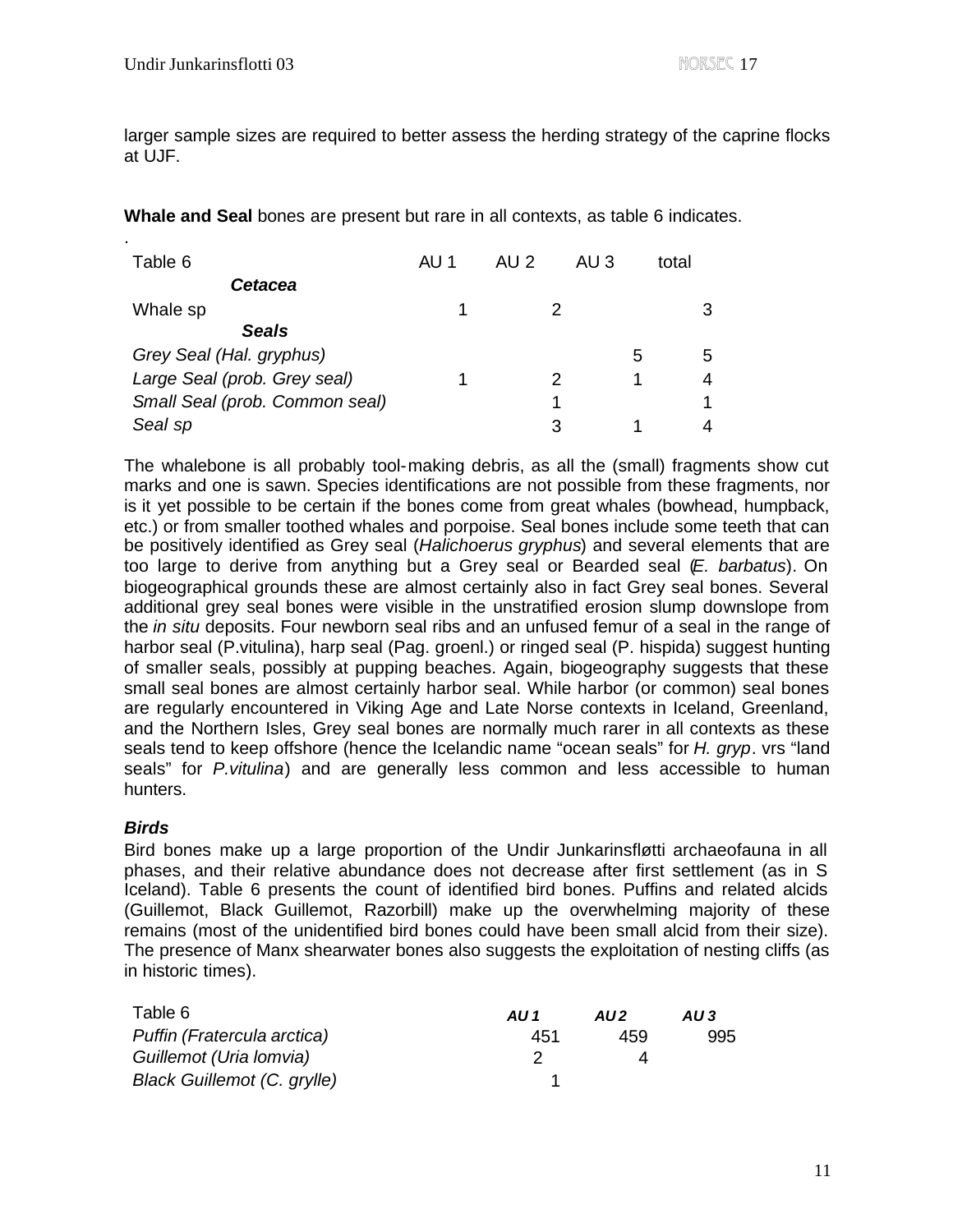| Murre/Guillemot (Uria sp.)       |             | 116  | 51   | 76   |
|----------------------------------|-------------|------|------|------|
| Razorbill (Alca torda)           |             | 6    | 9    | 5    |
| Duck sp (Anatidae sp)            |             |      |      |      |
| Eider duck (Somateria moll.)     |             |      |      |      |
| Manx shearwater (Puffinus puff.) |             |      |      |      |
| Gannet (Sula bassana)            |             |      | 2    |      |
| Shag (Phalacrocorax arist.)      |             | 2    | 4    | 8    |
| Gull sp. (Laridae sp)            |             |      |      | 2    |
| Goose sp. (poss. Domestic)       |             |      |      |      |
| Bird sp.                         |             | 488  | 626  | 1044 |
|                                  | total Birds | 1068 | 1167 | 2148 |

Goose (*Anser* sp) bones are notoriously difficult to positively identify as wild or domestic (Benecke 1993), but we know that domestic geese were part of the Viking age farmyard (Hutton Macdonald et al 1993) and it is possible that these bones (one of which contains medullary bone characteristic of egg laying females) come from domestic animals. One puffin bone came from a fledgling chick, again suggesting exploitation of nesting colonies. *Fish*

 Identified fish bones from Undir Junkarinsfløtti come from a range of families including rays, salmon and trout, and flatfish, but the great majority are from the cod (gadid) family (table 7). While a few deep-water ling and cusk are present,

| Table 7                                | AU 1           | AU <sub>2</sub> | AU3            | total |
|----------------------------------------|----------------|-----------------|----------------|-------|
| Gadid Fis h                            |                |                 |                |       |
| <b>Atlantic Cod (Gadus morhua)</b>     | 592            | 206             | 391            | 1,189 |
| Ling (Molva molva)                     |                |                 | 7              | 7     |
| <b>Cusk (Brosme brosme)</b>            | 14             | 13              | 42             | 69    |
| Gadidae (Cod family)                   | 260            | 48              | 114            | 422   |
| Salmonid fish                          |                |                 |                |       |
| Salmonidae sp (Salmon family           |                | 3               |                | 3     |
| Trout (Salmo trutta)                   | 3              |                 | 1              | 4     |
| Flatfish                               |                |                 |                |       |
| <b>Pleuronectiformes (Flatfish sp)</b> |                | 7               | 2              | 9     |
| Atlantic Halibut (Hippoglossus hipp.)  | 3              |                 |                | 3     |
| <b>Other Fish</b>                      |                |                 |                |       |
| Rajidae (Skates)                       |                | 7               | $\overline{2}$ | 9     |
| Anarchiradidae (Wolf fish)             |                | 2               |                | 2     |
| <b>Scapthalmidae</b>                   | $\mathfrak{p}$ | 1               |                | 3     |
| <b>Sebastidae</b>                      |                |                 | 6              | 6     |
| Cottidae                               |                | 3               | 2              | 5     |
| <b>Fish sp indeterminate</b>           | 1,524          | 283             | 590            | 2,397 |
| total fish                             | 2,398          | 573             | 1,157          | 4,128 |

the great majority of the gadids are Atlantic cod (*Gadus morhua*). Making use of the widely used formulae of Wheeler & Jones (1989) it is possible to reconstruct live length of the UJF cod based on measurements of the dentary and premaxillary bones (Figure 8). The vertical lines mark the approximate limits of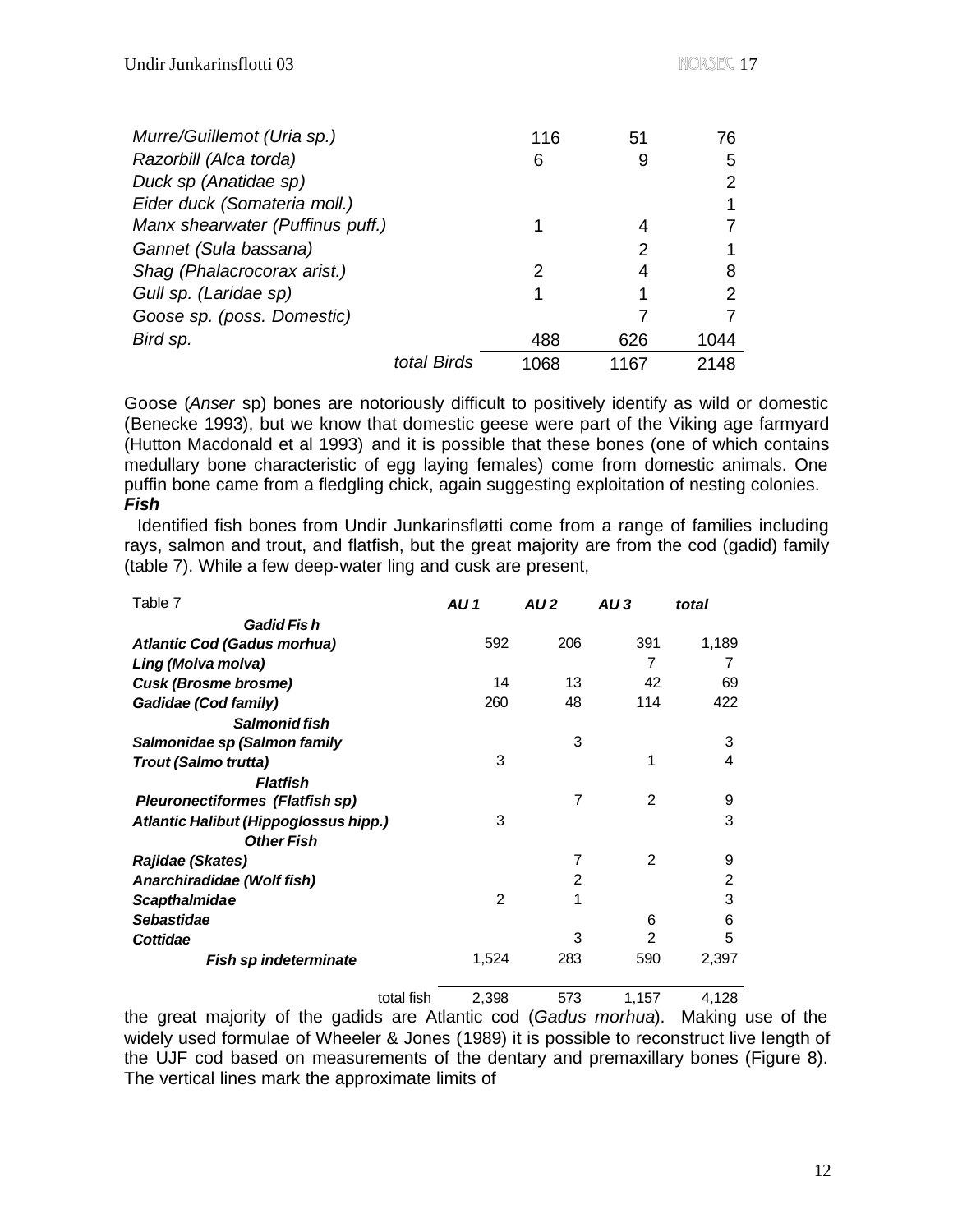

#### Figure 8

the "stockfish window" the size range suitable for the preparation of air dried stockfish, the traditional product of the medieval and early modern North Atlantic commercial fisheries (Perdikaris 1999, Perdikaris et al 2001, Amundsen 2004, Barrett et al 2001, Bigelow 1984, Cerón-Carrasco 1998). While sample size is still modest, it is apparent that most of the cod landed at UJF are too small to be effectively air dried in the round as stockfish. Fish skeletal element distribution has been used to investigate potential signatures for production sites (disproportionately high in skull bones cut off during processing) from consumption sites (disproportionately high in body elements). Figure 9 illustrates the contrast between inland Viking age sites in N Iceland (SVK Sveigakot, HRH Hrísheimar, GST Granastaðir, HST Hofstaðir) and two 18<sup>th</sup> c coastal contexts (FBS Finnbogastaðir, TJR3c Tjarnargata in Reykjavik) and the UJF gadid element distribution (MAU %- with natural anatomical proportions all bars would be equal height). The Undir Junkarinsfløtti gadid element distribution unsurprisingly resembles the coastal Icelandic sites, but both of these collections were also involved in early modern commercial fishing (Edvardsson et al 2004, Perdikaris et al 2001). Was Undir Junkarinsfløtti involved in pre-modern production and exchange of a preserved fish product?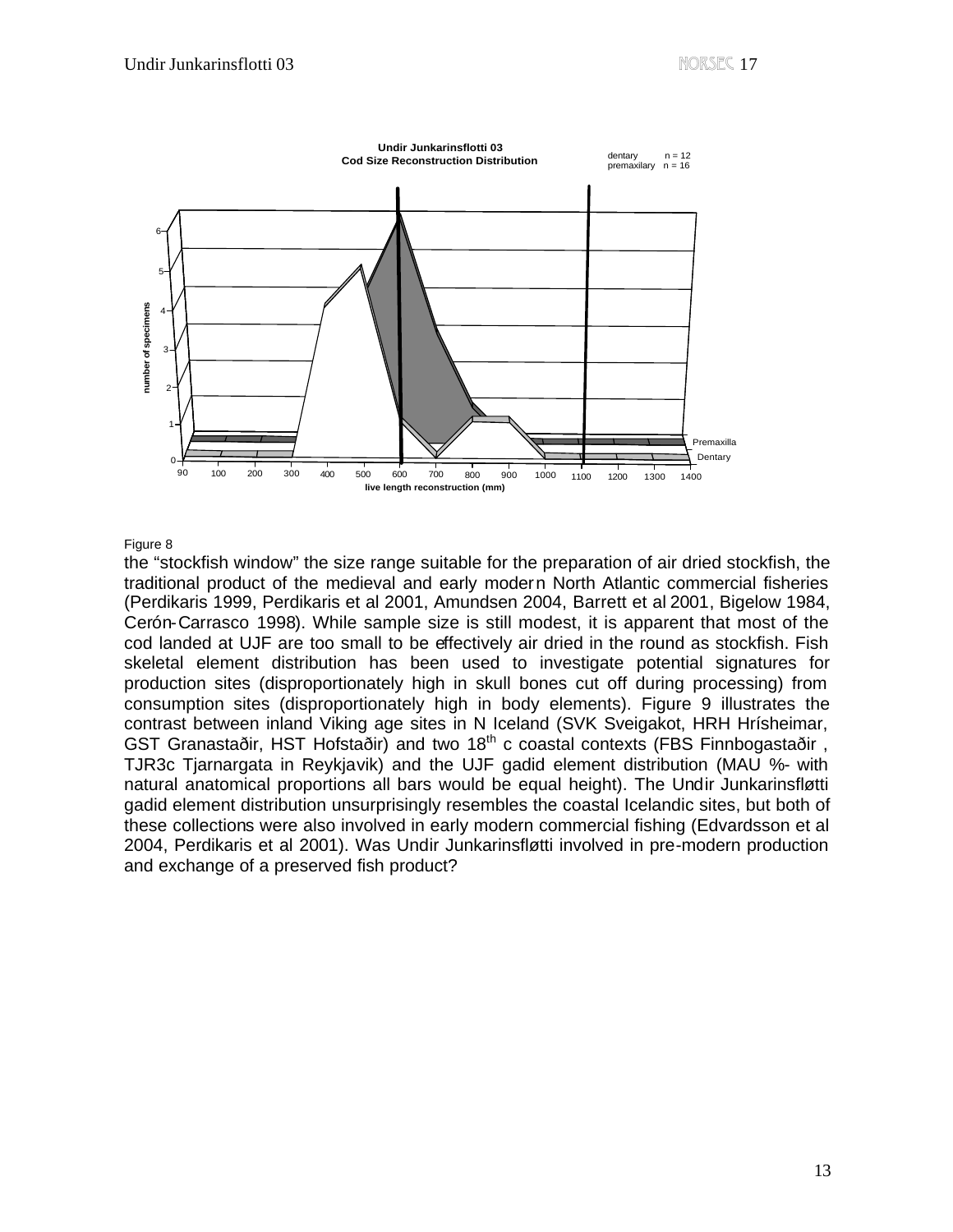**Comparative Gadid Element Distribution**



#### Figure 9

The tall pectoral girdle bar in the Icelandic Viking age inland consumer sites is largely the result of a concentration of cleithra, a curved bone plate often left in the body of many types of preserved fish. The cleithrum helps keep the beheaded body together and can aid in spreading open the body cavity for drying. Table 8 compares the proportion of cleithra to the other gadid skeletal elements at Undir Junkarinsfløtti, Finnbogastaðir, Tjarnargata 3 c, Sveigakot (two phases) and Hrísheimar. While more work on larger samples needs to be done, the low frequency of cleithra and thoracic vertebrae in the current UJF sample raises the issue of a possible production of some sort of preserved fish product (not stockfish) at the site during the Viking age.

| Table 8         | UJF  | <b>FBS</b> | TJR3c | SVK 2 | SVK 3 | HRH   |
|-----------------|------|------------|-------|-------|-------|-------|
| total           | 1669 | 1809       | 18742 | 177   | 376   | 57    |
| Cleithrum count |      | 25         | 152   | 21    | 114   |       |
| Cleithrum %     | 0.42 | 1.38       | 0.81  | 11.86 | 30.32 | 36.84 |

## *Mollusca*

Mollusks recovered are mainly the common Limpet (*Patella vulg*.), which retains its dominance even if only complete specimens are counted. Some fragments of a clam and of whelk are also present, but as trace species (table 9). As the anthropogenic status of any common shellfish should be questioned in a beachfront setting, it is interesting to report that whenever the complete shell of the Limpet has survived it invariably shows a notch left by a pry-stick used by a human collector to remove them from rocks. These are thus almost entirely deliberately gathered shellfish, whether for human food or for use as bait.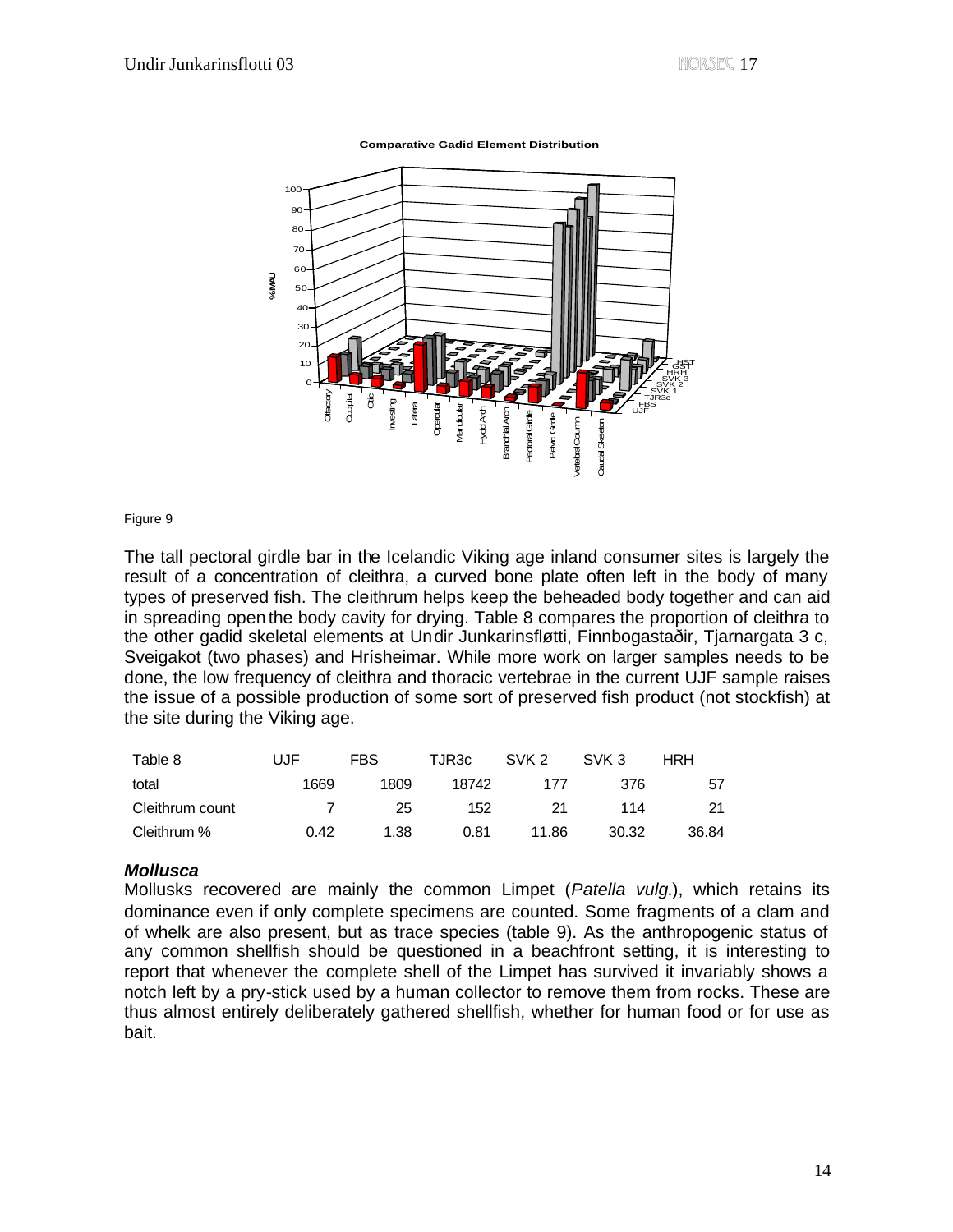| Table 9                  | AU 1 | AU 2 | AU 3  | Total |
|--------------------------|------|------|-------|-------|
| Limpet (Patella vulg.)   | 167  | 219  | 923   | 1,309 |
| Clam sp (Mya sp)         |      | 11   | 10    | 28    |
| Whelk (Buccinum undatum) | 9    | 15   | 14    | 38    |
| Mollusca sp              |      | 23   | 82    | 105   |
| total Shellfish          | 183  | 268  | 1.029 | 1.480 |

# *Discussion*

The present archaeofauna from Undir Junkarinsfløtti shows many similarities to other bone collections from the N Atlantic region dating to the Viking Age settlement period. It reflects an economy making use of a familiar mix of domestic mammals, with a clear ability to take large deep water fish (and seals), some use of whales, and a sustained (and perhaps growing) reliance upon birds most likely taken at cliff nesting sites. However, the emphasis placed on different parts of the general Viking N Atlantic economic pattern is virtually unique:

- No other archaeofauna is so dominated by birds (almost all a single species: Puffin)
- No other archaeofauna shows the same trajectory  $-$  clearly sustainable long term intensified exploitation of major sea bird colonies rather than progressive intensification of fisheries.

Figure 10 summarizing the relative abundance of fish bones on Icelandic sites from settlement times (left side) to the early modern period (right side) may serve to illustrate how unusual the pattern at UJF 03 appears- the general trend in Iceland as in the N Isles is for an uneven but steady increase in the use of fish for both subsistence and commerce.



A more detailed comparison of the Undir Junkarinsfløtti archaeofauna with other major collections from the same general period may illustrate these contrasts. Figure 11 compares the major taxa (domestic mammals, birds, wild mammals, fish, mollusca) of the three provisional phases of UJF 03 with major taxa from a series of sites (arranged in rough chronological order from left to right). Aaker in S Norway was a late  $8<sup>th</sup>-9<sup>th</sup>$  c high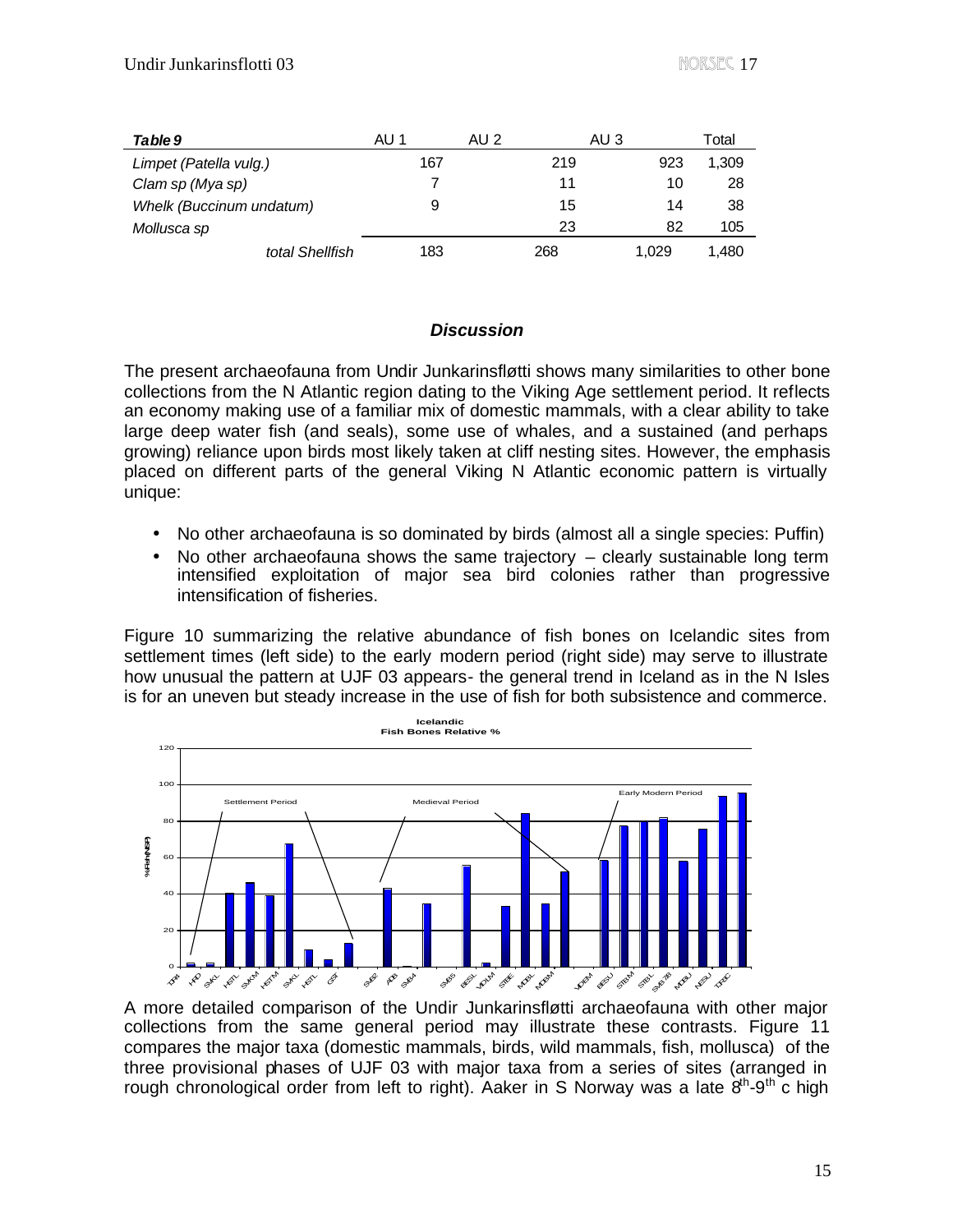status chieftains farm (Perdikaris 1985) and may stand as a sort of cultural "ideal farm". In Iceland, the probable late  $9<sup>th</sup>$  c collections include Tjarnargata 4 and Herjolfsdalur (both in the South) and Sveigakot (SVK) AU 1 in the north. Icelandic  $10<sup>th</sup>$  c collections include an unusual outlaw cave deposit at Vígishellir (VGH), Selhagi (SLH), Hofstaðir (HST), Hrísheimar (HRH) and Granastaðir (GST). Icelandic 11<sup>th</sup>-12<sup>th</sup> c collections include the upper layers of Sveigakot, Hofstaðir and Selhagi and the lower layers of Svalbarð in the  $NE$ . The Greenlandic 11<sup>th</sup> c collections include a high, middle, and low status farms from the western settlement (W51, GUS Phase 1, W48)



Figure 11

 The only collections showing somewhat comparable amounts of bird bones (yellow in Figure 11) are the early settlement sites in S Iceland. These are also dominated by alcid bones (here guillemot and great auk as well as puffin), but subsequent collections from Iceland generally show less than 10% bird bone. It has been suggested that the heavy exploitation of sea bird colonies in S Iceland represented a one-time draw down of "natural capital" accumulated prior to human colonization (see discussion in Vésteinsson et al 2001). The UJF middle and upper contexts (placed in approximate chronological position) further illustrate how unusual the sustained large scale use of sea birds is in a medieval N Atlantic perspective.

 Figure 12 makes use of the same comparative collections to provide context for the domestic mammal bones from UJF 03. Note that small sample sizes in these taxa suggest some caution, but the continued keeping of substantial numbers of pigs beyond the  $12<sup>th</sup>$  c is notable. Pigs were kept at elite farms in Greenland during the first settlement period in the 11<sup>th</sup> c, but appear to have become very rare or extinct soon after.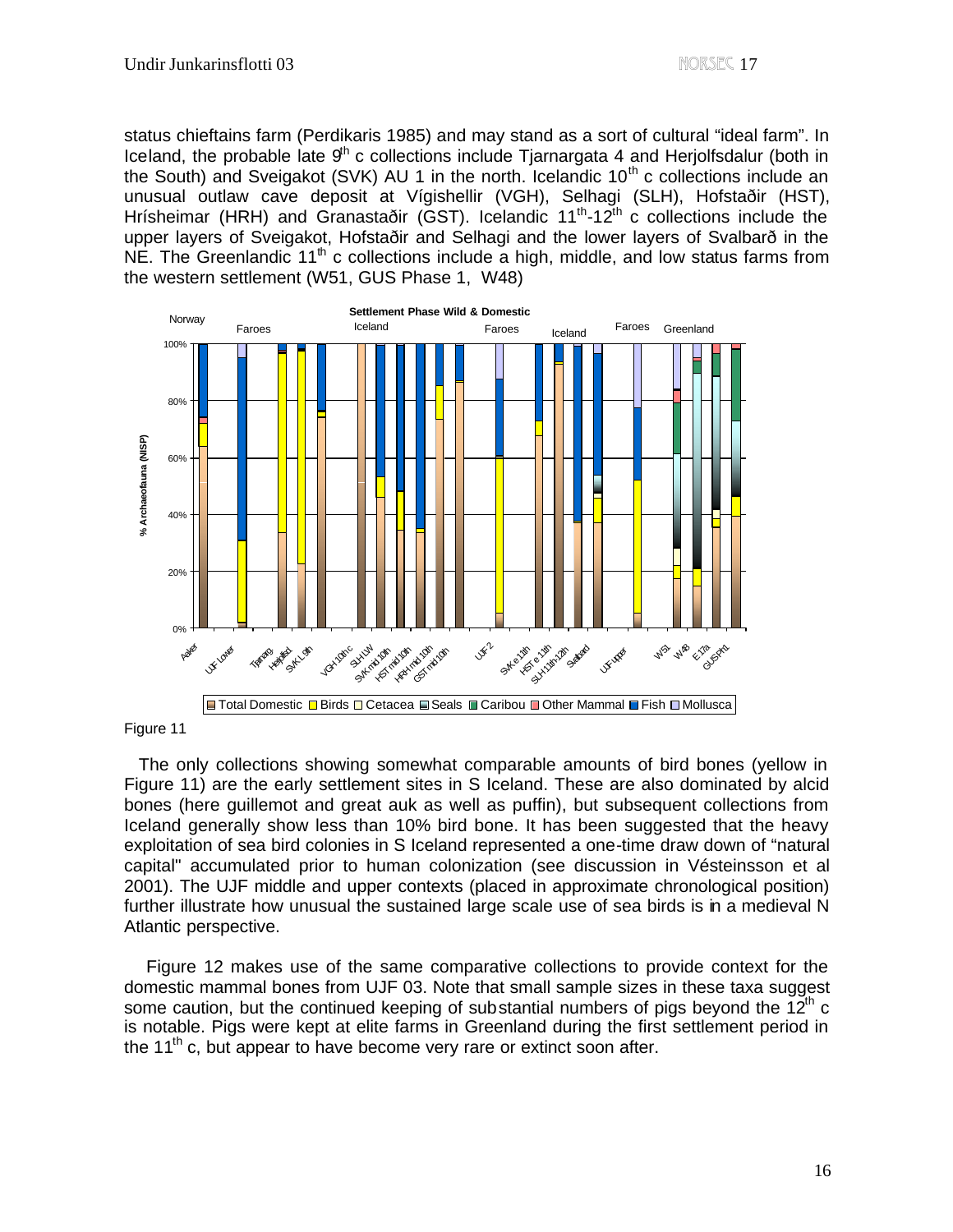

Figure 12

The intriguing results of this analysis of the Undir Junkarinsfløtti 2003 archaeofauna raise as many questions as they answer. There is a clear need for larger collections from this important site and for more comparative collections from other Faroese sites to more fully explore the apparently unique nature of Viking Age- Medieval economy in the Faroe Islands.

*Acknowledgements*: Thanks are due for the invaluable help of Símun Arge of the Faroese National Museum and to Dorete Bloch of the Faroese Natural History Museum, and to the kind people of Sandur village who were so supportive and so interested in the work of the 2003 season. We would also like to thank Mike Church, Jim Woollett, Matt Brown and Yekaterina Krivogorskaya whose hard and skillful work provided the collections we report here. The work was made possible by generous support by The US National Science Foundation Arctic Social Sciences Program, the Leverhulme Trust *Landscapes Circum Landnám* project, and a grant to Sophia Perdikaris by the PSC-CUNY grants program.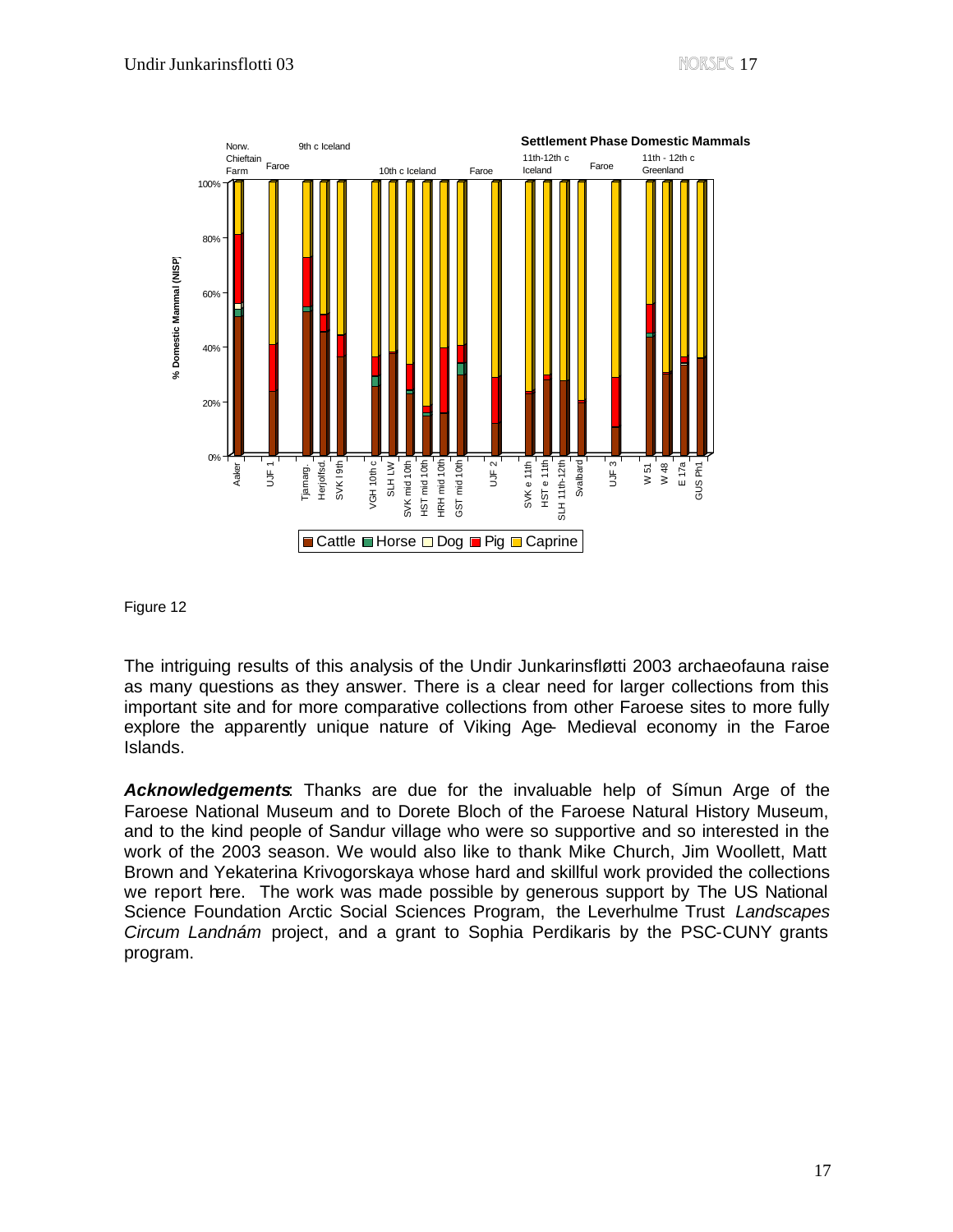# *References:*

Arge, Símun V (1995). Mergsogin bein - ein aldargamal matsiður. *Fróðskaparrit* (43): 59- 65.

Arge Símun V & Niels Hartmann (1990) Fornur grevstur við Kirkjugarð heima á Sandi, *Mondul* 1990 (1): 18-32.

Arge Símun V & Niels Hartmann 1992, The burial site of við Kirkjugarð in the village of Sandur, Sandoy, *Fróðskaparrit* (38-39) (1989-90):5-21

Arge, Símun V 2001: Forn búseting Heima á Sandi. *FRØÐI*. 2: 4-13

Barrett, James H., Roelf P. Beukens and Rebecca A. Nicholson. 2001 "Diet and ethnicity during the Viking colonization of Northen Scotland: evidence from fish bones and stable carbon isotopes." *Antiquity*. Vol. 75 (2001): 145-154

Benecke, Norbert (1993) On the utilization of domestic fowl in central Europe from the iron age up to the middle ages, *Archaeofauna* (2):21-31

Biddick K. (1984) Pig husbandry at the Peterborough abbey estate from the 12th to the 14th c AD . in: C Grigson & Juliet Clutton-Brock (eds) Animals & Archaeology 4: Husbandry in Europe, BAR International Series 227, Oxford.

Bigelow G.F. (1985) Sandwick Unst and the Late Norse Shetlandic Economy, in B. Smith (ed) *Shetland Archaeology, New Work in Shetland in the 1970's*, Shetland Times Press, Lerwick, pp 95-127

Cerron-Carrasco Ruby (1998) Fishing: evidence for seasonality and processing of fish for preservation in the Northern Island of Scotland during the Iron Age and Norse times, Environmental Archaeology (3):73-81.

Crabtree, P. J. 1990. Zooarchaeology and Complex Societies: some uses of faunal analysis for the study of trade, social status and ethnicity*. In Archaeological Method and Theory, Vol 2*, University of Arizona Press, Tucson

Dobney, K.M., S.D. Jaques, & B G Irving 1999 *Of Butchers and Breeds, report on the vertebrate remains from various sites in the City of Lincoln*, Lincoln Archaeological Series No 5

Driesch, A von den. 1976. *A Guide to the Measurement of Animal Bones from Archaeological Sites.* Peabody Museum Bulletin 1, Peabody Museum of Archaeology and Ethnology, Harvard University, Cambridge, Massachusetts

Ragnar Edvarsson, Sophia Perdikaris, Thomas H. McGovern, Noah Zagor, Matthew Waxman (2004) Coping with Hard Times in NW Iceland: Zooarchaeology, History, and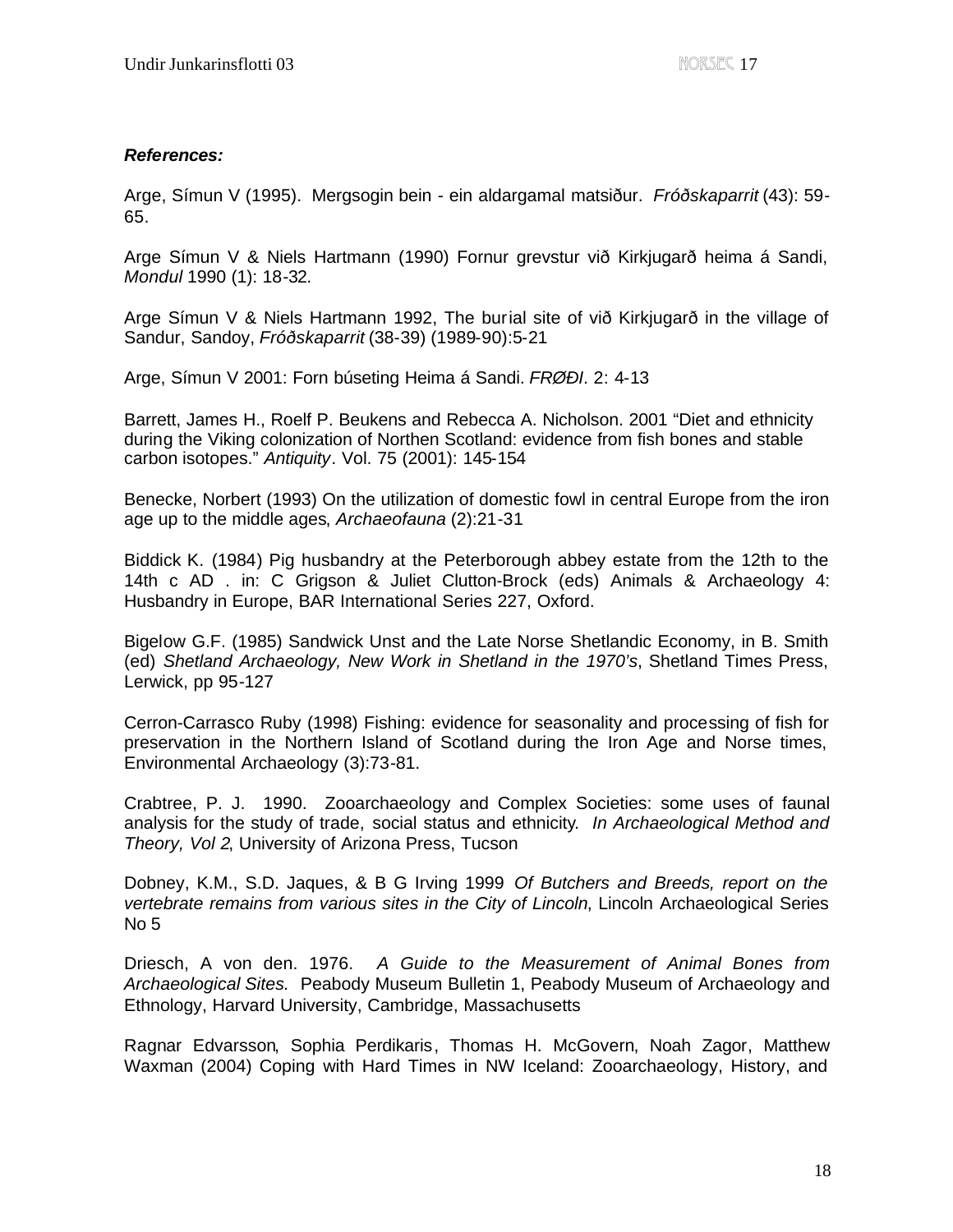Landscape Archaeology at Finnbogastaðir in the 18th century *Archaeologica Islandica* in press.

Enghoff, I. B. 2003. Hunting, fishing, and animal husbandry at the Farm Beneath the Sand, Western Greenland: an archaeozoological analysis of a Norse farm in the Western Settlement, *Meddelelser om Grønland Man & Society* 28. Copenhagen

Ervynck Anton & Keith Dobney (1999) Lining up on the M1: a tooth defect as Bio-indicator for environment and husbandry in early pigs. *Environmental Archaeology* (4): 1-9

Halstead, Paul, 1998. Mortality Models and Milking: problems of uniformitarianism, optimality, and equifinality reconsidered, *Anthropozoologica* 27: 3-20.

Hutton Macdonald R., K.C.Macdonald & Kathleen Ryan (1993) Domestic Geese from medieval Dublin, *Archaeofauna* (2):205-218.

Hillson, Simon , *Teeth,* 1986 Cambridge Manuals in Archaeology, Cambridge U Press.

Grant, Annie 1982. The use of tooth wear as a guide to the age of domestic ungulates, in B. Wilson, C. Grigson, and S. Payne (eds.) *Ageing and Sexing Animal Bones from Archaeological Sites,* BAR British Series 109 pp 91-108. Oxford.

Krogh, Knud J (1975) Seks kirkjur heima á Sandi. *Mondul* 1975 (2): 21-54.

Krogh Knud J (1983) Gård og kirke: Samhørighed mellem gård og kirke belyst gennem arkæologiske undersøgelser på Færøerne og Grønland. *Hikuin* 9 :231-244

Lyman , R.L. 1996, *Taphonomy*, Cambridge U.P.

Malmer, Brita (1961) A contribution to numismatic history of Norway during the eleventh century. *Commentationes de numis saeculorum IX-XI in supercia repertisi* N.L. Rasmussen & L. O. Lagerqvist (eds) Lund.

McGovern T.H., Sophia Perdikaris, Clayton Tinsley, 2001 Economy of Landnam: the Evidence of Zooarchaeology, in Andrew Wawn & Thorunn Sigurðardottir (eds.) A*pproaches to Vinland* , Nordahl Inst. Studies 4, Reykjavik. Pp 154-166.

McGovern, T.H. & Sophia Perdikaris (2002) Preliminary *Report of Animal Bones from Hrísheimar N Iceland*, report on file Fornleifastofnun lslands and National Museum of Iceland.

McGovern, T.H. 1999 Preliminary Report of Animal Bones from Hofstadir , *and* Area G excavations 1996- 97, *Archaeologica Islandica* 1.

North Atlantic Biocultural Organization Zooarchaeology Working Group 2002. *NABONE Zooarchaeological Recording Package 7th edition*, CUNY, NY.